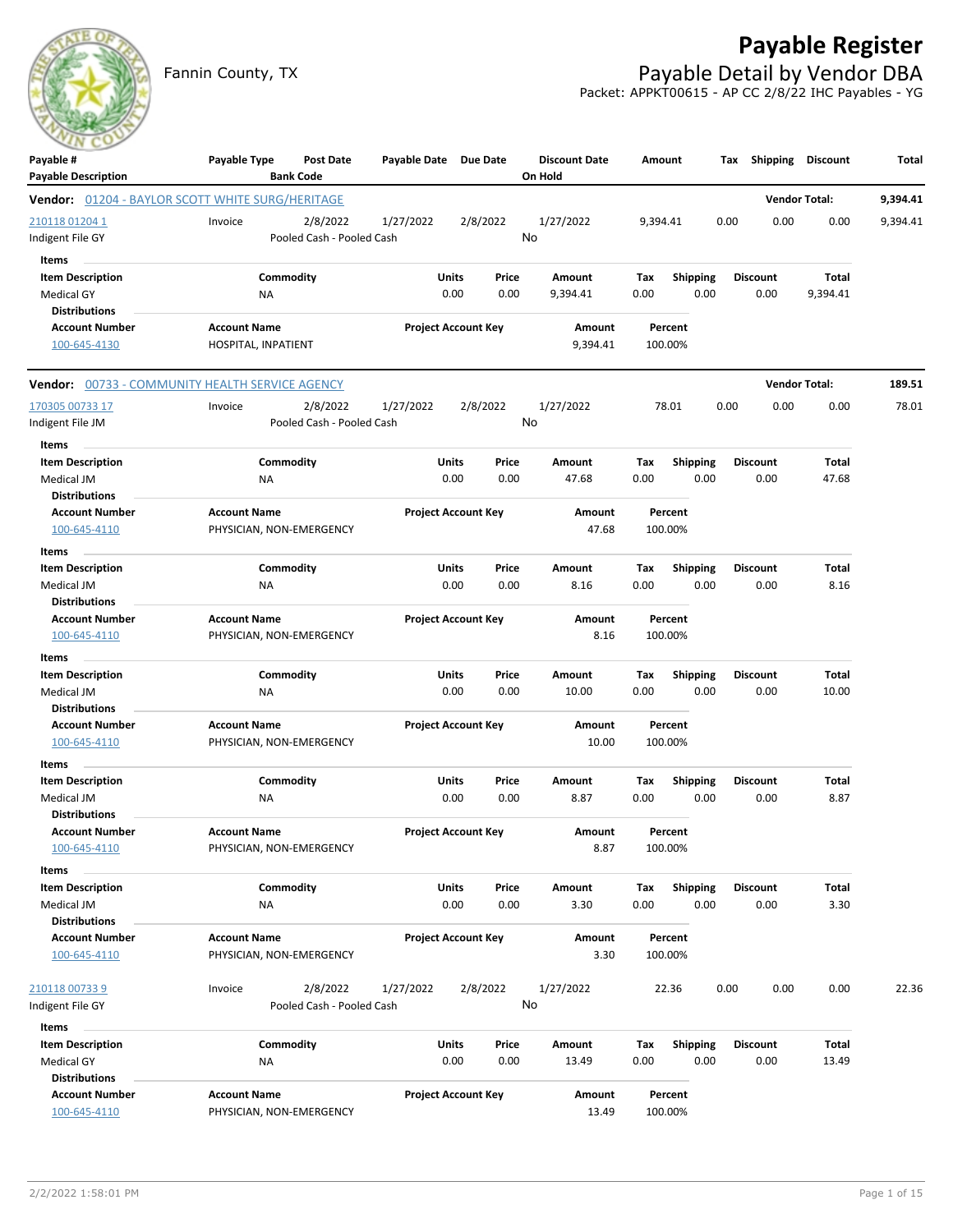| <b>Payable Register</b>                    |                           |                       |                            |                      |         |                 | Packet: APPKT00615 - AP CC 2/8/22 IHC Payables - YG |                      |        |
|--------------------------------------------|---------------------------|-----------------------|----------------------------|----------------------|---------|-----------------|-----------------------------------------------------|----------------------|--------|
| Payable #                                  | Payable Type<br>Post Date | Payable Date Due Date |                            | <b>Discount Date</b> | Amount  |                 | Tax Shipping Discount                               |                      | Total  |
| <b>Payable Description</b>                 | <b>Bank Code</b>          |                       |                            | On Hold              |         |                 |                                                     |                      |        |
| Items                                      |                           |                       |                            |                      |         |                 |                                                     |                      |        |
| <b>Item Description</b>                    | Commodity                 |                       | Units<br>Price             | Amount               | Tax     | Shipping        | <b>Discount</b>                                     | Total                |        |
| <b>Medical GY</b>                          | <b>NA</b>                 |                       | 0.00<br>0.00               | 8.87                 | 0.00    | 0.00            | 0.00                                                | 8.87                 |        |
| <b>Distributions</b>                       |                           |                       |                            |                      |         |                 |                                                     |                      |        |
| <b>Account Number</b>                      | <b>Account Name</b>       |                       | <b>Project Account Key</b> | Amount               | Percent |                 |                                                     |                      |        |
| 100-645-4110                               | PHYSICIAN, NON-EMERGENCY  |                       |                            | 8.87                 | 100.00% |                 |                                                     |                      |        |
|                                            |                           |                       |                            |                      |         |                 |                                                     |                      |        |
| 210324 00733 9                             | 2/8/2022<br>Invoice       | 1/27/2022             | 2/8/2022                   | 1/27/2022            | 22.59   |                 | 0.00<br>0.00                                        | 0.00                 | 22.59  |
| Indigent File KB                           | Pooled Cash - Pooled Cash |                       |                            | No                   |         |                 |                                                     |                      |        |
|                                            |                           |                       |                            |                      |         |                 |                                                     |                      |        |
| Items                                      |                           |                       |                            |                      |         |                 |                                                     |                      |        |
| <b>Item Description</b>                    | Commodity                 |                       | Units<br>Price             | Amount               | Tax     | <b>Shipping</b> | <b>Discount</b>                                     | Total                |        |
| Medical KB                                 | NA                        |                       | 0.00<br>0.00               | 22.59                | 0.00    | 0.00            | 0.00                                                | 22.59                |        |
| <b>Distributions</b>                       |                           |                       |                            |                      |         |                 |                                                     |                      |        |
| <b>Account Number</b>                      | <b>Account Name</b>       |                       | <b>Project Account Key</b> | Amount               | Percent |                 |                                                     |                      |        |
| 100-645-4110                               | PHYSICIAN, NON-EMERGENCY  |                       |                            | 22.59                | 100.00% |                 |                                                     |                      |        |
| 210426 00733 4                             | 2/8/2022<br>Invoice       | 1/27/2022             | 2/8/2022                   | 1/27/2022            | 66.55   |                 | 0.00<br>0.00                                        | 0.00                 | 66.55  |
| Indigent File SC                           | Pooled Cash - Pooled Cash |                       |                            | No                   |         |                 |                                                     |                      |        |
| Items                                      |                           |                       |                            |                      |         |                 |                                                     |                      |        |
| <b>Item Description</b>                    | Commodity                 |                       | Units<br>Price             | Amount               | Tax     | <b>Shipping</b> | <b>Discount</b>                                     | Total                |        |
| <b>Medical SC</b>                          | <b>NA</b>                 |                       | 0.00<br>0.00               | 47.68                | 0.00    | 0.00            | 0.00                                                | 47.68                |        |
| <b>Distributions</b>                       |                           |                       |                            |                      |         |                 |                                                     |                      |        |
| <b>Account Number</b>                      | <b>Account Name</b>       |                       | <b>Project Account Key</b> | Amount               | Percent |                 |                                                     |                      |        |
|                                            |                           |                       |                            |                      |         |                 |                                                     |                      |        |
| 100-645-4110                               | PHYSICIAN, NON-EMERGENCY  |                       |                            | 47.68                | 100.00% |                 |                                                     |                      |        |
| Items                                      |                           |                       |                            |                      |         |                 |                                                     |                      |        |
| <b>Item Description</b>                    | Commodity                 |                       | Units<br>Price             | Amount               | Tax     | <b>Shipping</b> | <b>Discount</b>                                     | Total                |        |
| Medical SC                                 | <b>NA</b>                 |                       | 0.00<br>0.00               | 10.00                | 0.00    | 0.00            | 0.00                                                | 10.00                |        |
| <b>Distributions</b>                       |                           |                       |                            |                      |         |                 |                                                     |                      |        |
| <b>Account Number</b>                      | <b>Account Name</b>       |                       | <b>Project Account Key</b> | Amount               | Percent |                 |                                                     |                      |        |
| 100-645-4110                               | PHYSICIAN, NON-EMERGENCY  |                       |                            | 10.00                | 100.00% |                 |                                                     |                      |        |
| Items                                      |                           |                       |                            |                      |         |                 |                                                     |                      |        |
| <b>Item Description</b>                    | Commodity                 |                       | Units<br>Price             | Amount               | Tax     | <b>Shipping</b> | <b>Discount</b>                                     | Total                |        |
| <b>Medical SC</b>                          | NA                        |                       | 0.00<br>0.00               | 8.87                 | 0.00    | 0.00            | 0.00                                                | 8.87                 |        |
| <b>Distributions</b>                       |                           |                       |                            |                      |         |                 |                                                     |                      |        |
| <b>Account Number</b>                      | <b>Account Name</b>       |                       | <b>Project Account Key</b> | Amount               | Percent |                 |                                                     |                      |        |
| 100-645-4110                               | PHYSICIAN, NON-EMERGENCY  |                       |                            | 8.87                 | 100.00% |                 |                                                     |                      |        |
|                                            |                           |                       |                            |                      |         |                 |                                                     |                      |        |
| <b>Vendor: 01205 - CONCORD NORTH TEXAS</b> |                           |                       |                            |                      |         |                 |                                                     | <b>Vendor Total:</b> | 107.42 |
| SO41364 01205 2                            | 2/8/2022<br>Invoice       | 1/27/2022             | 2/8/2022                   | 1/27/2022            | 107.42  |                 | 0.00<br>0.00                                        | 0.00                 | 107.42 |
| Indigent File BF                           | Pooled Cash - Pooled Cash |                       |                            | No                   |         |                 |                                                     |                      |        |
|                                            |                           |                       |                            |                      |         |                 |                                                     |                      |        |
| Items                                      |                           |                       |                            |                      |         |                 |                                                     |                      |        |
| <b>Item Description</b>                    | Commodity                 |                       | Units<br>Price             | Amount               | Tax     | Shipping        | <b>Discount</b>                                     | Total                |        |
| <b>Medical BF</b>                          | NA                        |                       | 0.00<br>0.00               | 101.00               | 0.00    | 0.00            | 0.00                                                | 101.00               |        |
| <b>Distributions</b>                       |                           |                       |                            |                      |         |                 |                                                     |                      |        |
| <b>Account Number</b>                      | <b>Account Name</b>       |                       | <b>Project Account Key</b> | Amount               | Percent |                 |                                                     |                      |        |
| 100-565-4050                               | PRISONER MEDICAL          |                       |                            | 101.00               | 100.00% |                 |                                                     |                      |        |
| Items                                      |                           |                       |                            |                      |         |                 |                                                     |                      |        |
| <b>Item Description</b>                    | Commodity                 |                       | Units<br>Price             | Amount               | Tax     | <b>Shipping</b> | <b>Discount</b>                                     | Total                |        |
| Medical BF                                 | <b>NA</b>                 |                       | 0.00<br>0.00               | 6.42                 | 0.00    | 0.00            | 0.00                                                | 6.42                 |        |
| <b>Distributions</b>                       |                           |                       |                            |                      |         |                 |                                                     |                      |        |
| <b>Account Number</b>                      | <b>Account Name</b>       |                       | <b>Project Account Key</b> | Amount               | Percent |                 |                                                     |                      |        |
| 100-565-4050                               | PRISONER MEDICAL          |                       |                            | 6.42                 | 100.00% |                 |                                                     |                      |        |
|                                            |                           |                       |                            |                      |         |                 |                                                     |                      |        |
| Vendor: 01223 - CONCORD RADIOLOGY          |                           |                       |                            |                      |         |                 |                                                     | <b>Vendor Total:</b> | 302.73 |
| 190609 01223 2                             | 2/8/2022<br>Invoice       | 1/27/2022             | 2/8/2022                   | 1/27/2022            | 8.29    |                 | 0.00<br>0.00                                        | 0.00                 | 8.29   |
| Indigent File DR                           | Pooled Cash - Pooled Cash |                       |                            | No                   |         |                 |                                                     |                      |        |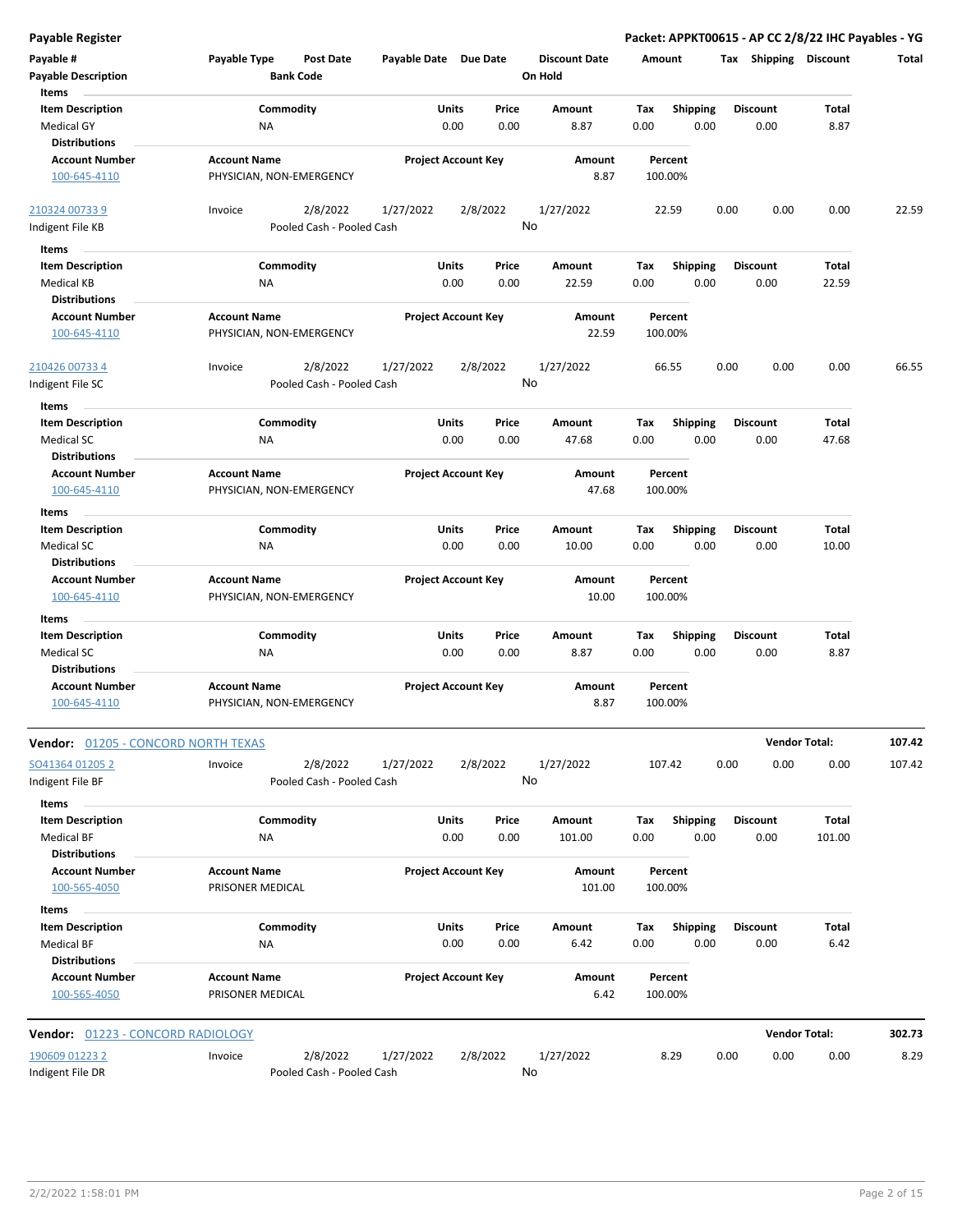| <b>Payable Register</b>                                              |                                                      |                            |                |                                 | Packet: APPKT00615 - AP CC 2/8/22 IHC Payables - YG |      |                         |                |       |
|----------------------------------------------------------------------|------------------------------------------------------|----------------------------|----------------|---------------------------------|-----------------------------------------------------|------|-------------------------|----------------|-------|
| Payable #<br><b>Payable Description</b>                              | Payable Type<br><b>Post Date</b><br><b>Bank Code</b> | Payable Date Due Date      |                | <b>Discount Date</b><br>On Hold | Amount                                              |      | Tax Shipping Discount   |                | Total |
| Items<br><b>Item Description</b><br><b>Medical CR</b>                | Commodity<br>NA                                      | Units<br>0.00              | Price<br>0.00  | Amount<br>8.29                  | Tax<br><b>Shipping</b><br>0.00                      | 0.00 | <b>Discount</b><br>0.00 | Total<br>8.29  |       |
| <b>Distributions</b><br><b>Account Number</b><br>100-645-4110        | <b>Account Name</b><br>PHYSICIAN, NON-EMERGENCY      | <b>Project Account Key</b> |                | Amount<br>8.29                  | Percent<br>100.00%                                  |      |                         |                |       |
| 210324 01223 1<br>Indigent File KB                                   | 2/8/2022<br>Invoice<br>Pooled Cash - Pooled Cash     | 1/27/2022                  | 2/8/2022<br>No | 1/27/2022                       | 75.38                                               | 0.00 | 0.00                    | 0.00           | 75.38 |
| Items                                                                |                                                      |                            |                |                                 |                                                     |      |                         |                |       |
| <b>Item Description</b><br>Medical KB<br><b>Distributions</b>        | Commodity<br>ΝA                                      | Units<br>0.00              | Price<br>0.00  | Amount<br>75.38                 | Tax<br><b>Shipping</b><br>0.00                      | 0.00 | <b>Discount</b><br>0.00 | Total<br>75.38 |       |
| <b>Account Number</b><br>100-645-4110                                | <b>Account Name</b><br>PHYSICIAN, NON-EMERGENCY      | <b>Project Account Key</b> |                | Amount<br>75.38                 | Percent<br>100.00%                                  |      |                         |                |       |
| 220901 01223 2<br>Indigent File TM                                   | 2/8/2022<br>Invoice<br>Pooled Cash - Pooled Cash     | 1/27/2022                  | 2/8/2022<br>No | 1/27/2022                       | 17.10                                               | 0.00 | 0.00                    | 0.00           | 17.10 |
| Items<br><b>Item Description</b><br><b>Medical TM</b>                | Commodity<br>NA                                      | Units<br>0.00              | Price<br>0.00  | Amount<br>8.55                  | Tax<br><b>Shipping</b><br>0.00                      | 0.00 | <b>Discount</b><br>0.00 | Total<br>8.55  |       |
| <b>Distributions</b><br><b>Account Number</b><br>100-645-4110        | <b>Account Name</b><br>PHYSICIAN, NON-EMERGENCY      | <b>Project Account Key</b> |                | <b>Amount</b><br>8.55           | Percent<br>100.00%                                  |      |                         |                |       |
| Items                                                                |                                                      |                            |                |                                 |                                                     |      |                         |                |       |
| <b>Item Description</b><br>Medical TM<br><b>Distributions</b>        | Commodity<br>NA                                      | Units<br>0.00              | Price<br>0.00  | Amount<br>8.55                  | Tax<br><b>Shipping</b><br>0.00                      | 0.00 | <b>Discount</b><br>0.00 | Total<br>8.55  |       |
| <b>Account Number</b><br>100-645-4110                                | <b>Account Name</b><br>PHYSICIAN, NON-EMERGENCY      | <b>Project Account Key</b> |                | Amount<br>8.55                  | Percent<br>100.00%                                  |      |                         |                |       |
| 221103 01223 1<br>Indigent File AR                                   | 2/8/2022<br>Invoice<br>Pooled Cash - Pooled Cash     | 1/27/2022                  | 2/8/2022<br>No | 1/27/2022                       | 6.95                                                | 0.00 | 0.00                    | 0.00           | 6.95  |
| Items                                                                |                                                      |                            |                |                                 |                                                     |      |                         |                |       |
| <b>Item Description</b><br><b>Medical AR</b><br><b>Distributions</b> | Commodity<br>ΝA                                      | <b>Units</b><br>0.00       | Price<br>0.00  | Amount<br>6.95                  | Tax<br><b>Shipping</b><br>0.00                      | 0.00 | <b>Discount</b><br>0.00 | Total<br>6.95  |       |
| <b>Account Number</b><br>100-645-4110                                | <b>Account Name</b><br>PHYSICIAN, NON-EMERGENCY      | <b>Project Account Key</b> |                | Amount<br>6.95                  | Percent<br>100.00%                                  |      |                         |                |       |
| 221205 01223 1<br>Indigent File SM                                   | 2/8/2022<br>Invoice<br>Pooled Cash - Pooled Cash     | 1/27/2022                  | 2/8/2022<br>No | 1/27/2022                       | 6.95                                                | 0.00 | 0.00                    | 0.00           | 6.95  |
| Items                                                                |                                                      |                            |                |                                 |                                                     |      |                         |                |       |
| <b>Item Description</b><br>Medical SM<br><b>Distributions</b>        | Commodity<br>NA                                      | Units<br>0.00              | Price<br>0.00  | Amount<br>6.95                  | <b>Shipping</b><br>Tax<br>0.00                      | 0.00 | <b>Discount</b><br>0.00 | Total<br>6.95  |       |
| <b>Account Number</b><br>100-645-4110                                | <b>Account Name</b><br>PHYSICIAN, NON-EMERGENCY      | <b>Project Account Key</b> |                | Amount<br>6.95                  | Percent<br>100.00%                                  |      |                         |                |       |
| 221205 01223 2<br>Indigent File SM                                   | Invoice<br>2/8/2022<br>Pooled Cash - Pooled Cash     | 1/27/2022                  | 2/8/2022<br>No | 1/27/2022                       | 63.88                                               | 0.00 | 0.00                    | 0.00           | 63.88 |
| Items                                                                |                                                      |                            |                |                                 |                                                     |      |                         |                |       |
| <b>Item Description</b><br>Medical SM<br><b>Distributions</b>        | Commodity<br>NA                                      | Units<br>0.00              | Price<br>0.00  | Amount<br>63.88                 | Tax<br><b>Shipping</b><br>0.00                      | 0.00 | <b>Discount</b><br>0.00 | Total<br>63.88 |       |
| <b>Account Number</b><br>100-645-4110                                | <b>Account Name</b><br>PHYSICIAN, NON-EMERGENCY      | <b>Project Account Key</b> |                | Amount<br>63.88                 | Percent<br>100.00%                                  |      |                         |                |       |
| 221205 01223 3<br>Indigent File SM                                   | 2/8/2022<br>Invoice<br>Pooled Cash - Pooled Cash     | 1/27/2022                  | 2/8/2022<br>No | 1/27/2022                       | 68.43                                               | 0.00 | 0.00                    | 0.00           | 68.43 |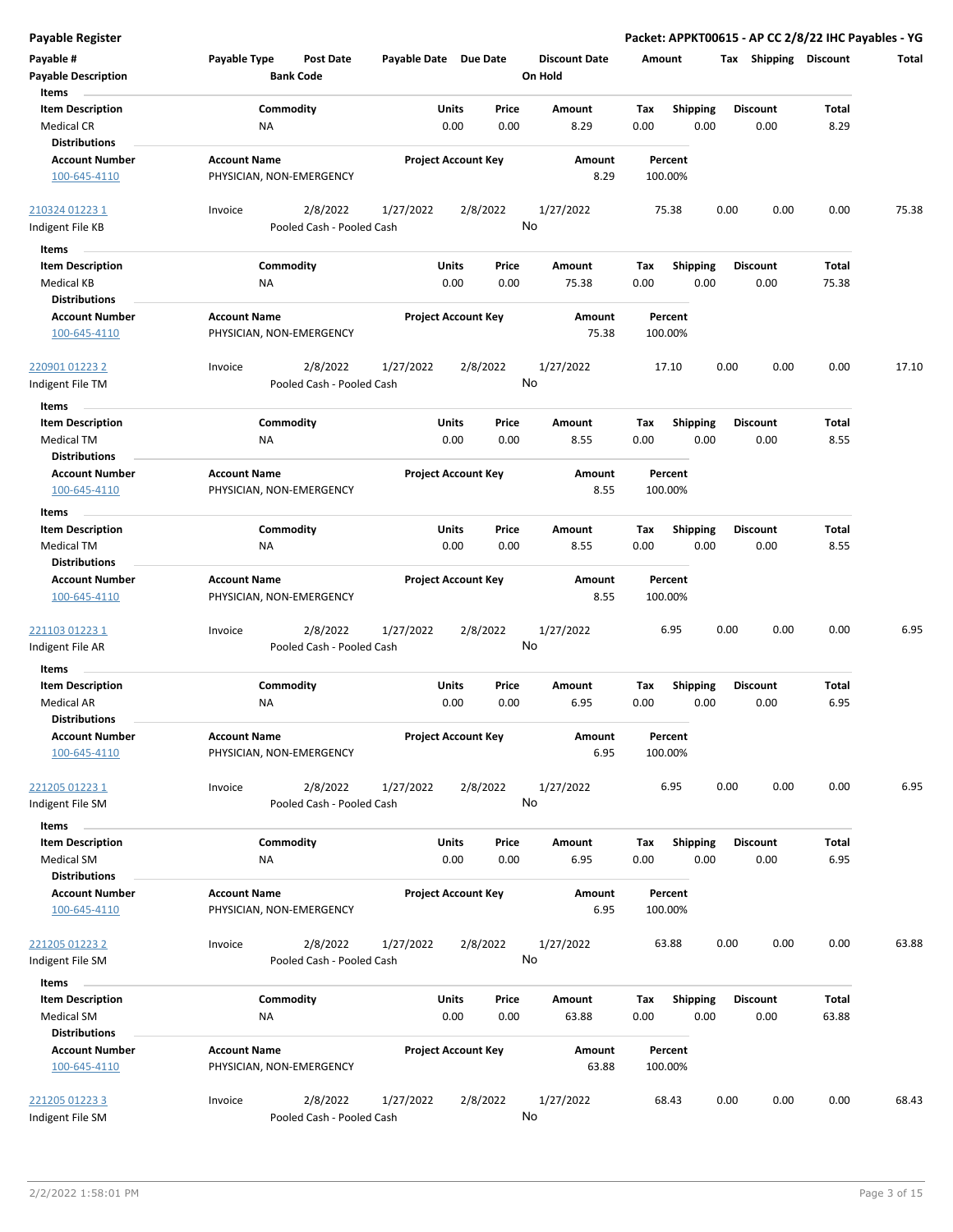| <b>Payable Register</b>               |                                         |                            |          |                      |                    |                 | Packet: APPKT00615 - AP CC 2/8/22 IHC Payables - YG |       |       |
|---------------------------------------|-----------------------------------------|----------------------------|----------|----------------------|--------------------|-----------------|-----------------------------------------------------|-------|-------|
| Payable #                             | Payable Type<br><b>Post Date</b>        | Payable Date Due Date      |          | <b>Discount Date</b> | Amount             |                 | Tax Shipping Discount                               |       | Total |
| <b>Payable Description</b>            | <b>Bank Code</b>                        |                            |          | On Hold              |                    |                 |                                                     |       |       |
| Items                                 |                                         |                            |          |                      |                    |                 |                                                     |       |       |
| <b>Item Description</b>               | Commodity                               | Units                      | Price    | Amount               | Tax                | <b>Shipping</b> | <b>Discount</b>                                     | Total |       |
| Medical SM                            | NA                                      | 0.00                       | 0.00     | 68.43                | 0.00               | 0.00            | 0.00                                                | 68.43 |       |
| <b>Distributions</b>                  |                                         |                            |          |                      |                    |                 |                                                     |       |       |
| <b>Account Number</b>                 | <b>Account Name</b>                     | <b>Project Account Key</b> |          | Amount               | Percent            |                 |                                                     |       |       |
| 100-645-4110                          | PHYSICIAN, NON-EMERGENCY                |                            |          | 68.43                | 100.00%            |                 |                                                     |       |       |
| 221205 01223 4                        | 2/8/2022<br>Invoice                     | 1/27/2022                  | 2/8/2022 | 1/27/2022            | 6.95               |                 | 0.00<br>0.00                                        | 0.00  | 6.95  |
| Indigent File SM                      | Pooled Cash - Pooled Cash               |                            |          | No                   |                    |                 |                                                     |       |       |
| Items                                 |                                         |                            |          |                      |                    |                 |                                                     |       |       |
| <b>Item Description</b>               | Commodity                               | Units                      | Price    | Amount               | Tax                | <b>Shipping</b> | <b>Discount</b>                                     | Total |       |
| Medical SM                            | ΝA                                      | 0.00                       | 0.00     | 6.95                 | 0.00               | 0.00            | 0.00                                                | 6.95  |       |
| <b>Distributions</b>                  |                                         |                            |          |                      |                    |                 |                                                     |       |       |
| <b>Account Number</b>                 | <b>Account Name</b>                     | <b>Project Account Key</b> |          | Amount               | Percent            |                 |                                                     |       |       |
| 100-645-4110                          | PHYSICIAN, NON-EMERGENCY                |                            |          | 6.95                 | 100.00%            |                 |                                                     |       |       |
| 930026 01223 1                        | 2/8/2022<br>Invoice                     | 1/27/2022                  | 2/8/2022 | 1/27/2022            | 28.87              |                 | 0.00<br>0.00                                        | 0.00  | 28.87 |
| Indigent File MR                      | Pooled Cash - Pooled Cash               |                            |          | No                   |                    |                 |                                                     |       |       |
| Items                                 |                                         |                            |          |                      |                    |                 |                                                     |       |       |
| <b>Item Description</b>               | Commodity                               | Units                      | Price    | Amount               | Tax                | <b>Shipping</b> | <b>Discount</b>                                     | Total |       |
| <b>Medical MR</b>                     | NA                                      | 0.00                       | 0.00     | 8.55                 | 0.00               | 0.00            | 0.00                                                | 8.55  |       |
| <b>Distributions</b>                  |                                         |                            |          |                      |                    |                 |                                                     |       |       |
| <b>Account Number</b>                 | <b>Account Name</b>                     | <b>Project Account Key</b> |          | Amount               | Percent            |                 |                                                     |       |       |
| 100-645-4110                          | PHYSICIAN, NON-EMERGENCY                |                            |          | 8.55                 | 100.00%            |                 |                                                     |       |       |
| Items                                 |                                         |                            |          |                      |                    |                 |                                                     |       |       |
| <b>Item Description</b>               | Commodity                               | Units                      | Price    | Amount               | Tax                | <b>Shipping</b> | <b>Discount</b>                                     | Total |       |
| <b>Medical MR</b>                     | NA                                      | 0.00                       | 0.00     | 7.22                 | 0.00               | 0.00            | 0.00                                                | 7.22  |       |
| <b>Distributions</b>                  |                                         |                            |          |                      |                    |                 |                                                     |       |       |
| <b>Account Number</b>                 | <b>Account Name</b>                     | <b>Project Account Key</b> |          | Amount               | Percent            |                 |                                                     |       |       |
| 100-645-4110                          | PHYSICIAN, NON-EMERGENCY                |                            |          | 7.22                 | 100.00%            |                 |                                                     |       |       |
| Items                                 |                                         |                            |          |                      |                    |                 |                                                     |       |       |
| <b>Item Description</b>               | Commodity                               | Units                      | Price    | Amount               | Tax                | <b>Shipping</b> | <b>Discount</b>                                     | Total |       |
| <b>Medical MR</b>                     | ΝA                                      | 0.00                       | 0.00     | 6.68                 | 0.00               | 0.00            | 0.00                                                | 6.68  |       |
| <b>Distributions</b>                  |                                         |                            |          |                      |                    |                 |                                                     |       |       |
| <b>Account Number</b>                 | <b>Account Name</b>                     | <b>Project Account Key</b> |          | Amount               | Percent            |                 |                                                     |       |       |
| 100-645-4110                          | PHYSICIAN, NON-EMERGENCY                |                            |          | 6.68                 | 100.00%            |                 |                                                     |       |       |
| ltems                                 |                                         |                            |          |                      |                    |                 |                                                     |       |       |
| <b>Item Description</b>               | Commodity                               | Units                      | Price    | Amount               | Tax                | <b>Shipping</b> | <b>Discount</b>                                     | Total |       |
| Medical MR                            | NA                                      | 0.00                       | 0.00     | 6.42                 | 0.00               | 0.00            | 0.00                                                | 6.42  |       |
| <b>Distributions</b>                  |                                         |                            |          |                      |                    |                 |                                                     |       |       |
| <b>Account Number</b>                 | <b>Account Name</b>                     | <b>Project Account Key</b> |          | Amount               | Percent            |                 |                                                     |       |       |
| 100-645-4110                          | PHYSICIAN, NON-EMERGENCY                |                            |          | 6.42                 | 100.00%            |                 |                                                     |       |       |
| SO41328 01223 1                       | 2/8/2022<br>Invoice                     | 1/27/2022                  | 2/8/2022 | 1/27/2022            | 19.93              |                 | 0.00<br>0.00                                        | 0.00  | 19.93 |
| Indigent File LL                      | Pooled Cash - Pooled Cash               |                            |          | No                   |                    |                 |                                                     |       |       |
| Items                                 |                                         |                            |          |                      |                    |                 |                                                     |       |       |
| <b>Item Description</b>               | Commodity                               | Units                      | Price    | Amount               | Tax                | Shipping        | <b>Discount</b>                                     | Total |       |
| Medical LL                            | NA                                      | 0.00                       | 0.00     | 12.63                | 0.00               | 0.00            | 0.00                                                | 12.63 |       |
| <b>Distributions</b>                  |                                         |                            |          |                      |                    |                 |                                                     |       |       |
| <b>Account Number</b>                 | <b>Account Name</b>                     | <b>Project Account Key</b> |          | Amount               | Percent            |                 |                                                     |       |       |
| 100-565-4050                          | PRISONER MEDICAL                        |                            |          | 12.63                | 100.00%            |                 |                                                     |       |       |
| Items                                 |                                         |                            |          |                      |                    |                 |                                                     |       |       |
| <b>Item Description</b>               | Commodity                               | Units                      | Price    | Amount               | Tax                | <b>Shipping</b> | <b>Discount</b>                                     | Total |       |
| Medical LL                            | NA                                      | 0.00                       | 0.00     | 7.30                 | 0.00               | 0.00            | 0.00                                                | 7.30  |       |
| <b>Distributions</b>                  |                                         |                            |          |                      |                    |                 |                                                     |       |       |
| <b>Account Number</b><br>100-565-4050 | <b>Account Name</b><br>PRISONER MEDICAL | <b>Project Account Key</b> |          | Amount<br>7.30       | Percent<br>100.00% |                 |                                                     |       |       |
|                                       |                                         |                            |          |                      |                    |                 |                                                     |       |       |

**Vendor:** 00965 - DATA RX MANAGEMENT **Vendor Total: 1,359.19**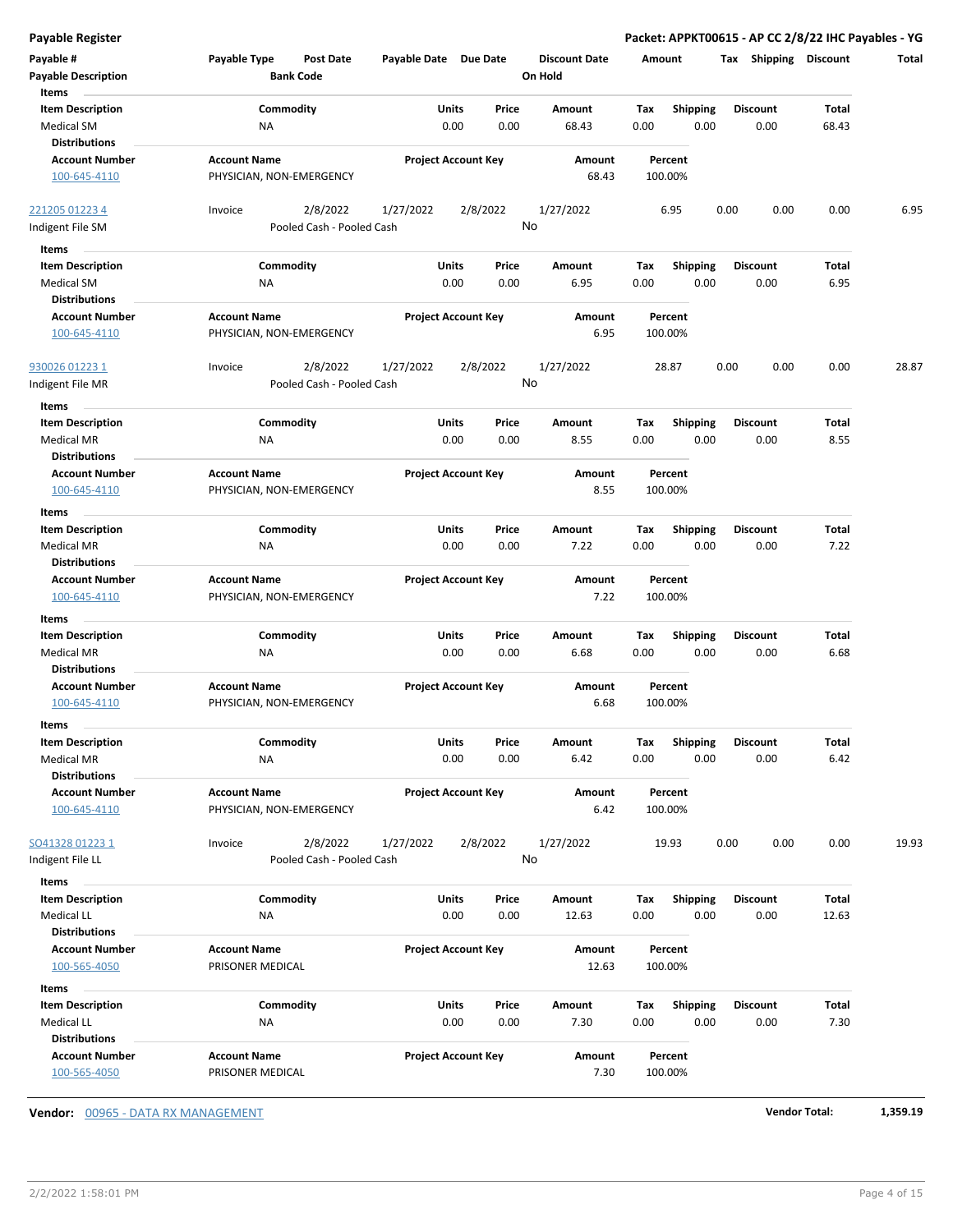| Payable Register                 |                                                      |                       |                            |                                 | Packet: APPKT00615 - AP CC 2/8/22 IHC Payables - YG |      |                       |          |          |
|----------------------------------|------------------------------------------------------|-----------------------|----------------------------|---------------------------------|-----------------------------------------------------|------|-----------------------|----------|----------|
| Payable #<br>Payable Description | Payable Type<br><b>Post Date</b><br><b>Bank Code</b> | Payable Date Due Date |                            | <b>Discount Date</b><br>On Hold | Amount                                              |      | Tax Shipping Discount |          | Total    |
| 170305 00965 37                  | 2/8/2022<br>Invoice                                  | 1/27/2022             | 2/8/2022                   | 1/27/2022                       | 192.84                                              | 0.00 | 0.00                  | 0.00     | 192.84   |
| Indigent File JM                 | Pooled Cash - Pooled Cash                            |                       |                            | No                              |                                                     |      |                       |          |          |
| Items                            |                                                      |                       |                            |                                 |                                                     |      |                       |          |          |
| <b>Item Description</b>          | Commodity                                            | Units                 | Price                      | Amount                          | <b>Shipping</b><br>Tax                              |      | <b>Discount</b>       | Total    |          |
| Medical JM                       | ΝA                                                   |                       | 0.00<br>0.00               | 14.76                           | 0.00                                                | 0.00 | 0.00                  | 14.76    |          |
| <b>Distributions</b>             |                                                      |                       |                            |                                 |                                                     |      |                       |          |          |
| <b>Account Number</b>            | <b>Account Name</b>                                  |                       | <b>Project Account Key</b> | Amount                          | Percent                                             |      |                       |          |          |
| 100-645-4090                     | <b>DIABETIC SUPPLIES</b>                             |                       |                            | 14.76                           | 100.00%                                             |      |                       |          |          |
| Items                            |                                                      |                       |                            |                                 |                                                     |      |                       |          |          |
| <b>Item Description</b>          | Commodity                                            | Units                 | Price                      | Amount                          | Tax<br><b>Shipping</b>                              |      | <b>Discount</b>       | Total    |          |
| Medical JM                       | ΝA                                                   |                       | 0.00<br>0.00               | 72.52                           | 0.00                                                | 0.00 | 0.00                  | 72.52    |          |
| <b>Distributions</b>             |                                                      |                       |                            |                                 |                                                     |      |                       |          |          |
| <b>Account Number</b>            | <b>Account Name</b>                                  |                       | <b>Project Account Key</b> | Amount                          | Percent                                             |      |                       |          |          |
| 100-645-4120                     | PRESCRIPTIONS, DRUGS                                 |                       |                            | 72.52                           | 100.00%                                             |      |                       |          |          |
| Items                            |                                                      |                       |                            |                                 |                                                     |      |                       |          |          |
| <b>Item Description</b>          | Commodity                                            | Units                 | Price                      | Amount                          | Shipping<br>Tax                                     |      | <b>Discount</b>       | Total    |          |
| Medical JM                       | NA                                                   |                       | 0.00<br>0.00               | 105.56                          | 0.00                                                | 0.00 | 0.00                  | 105.56   |          |
| Distributions                    |                                                      |                       |                            |                                 |                                                     |      |                       |          |          |
| <b>Account Number</b>            | <b>Account Name</b>                                  |                       | <b>Project Account Key</b> | Amount                          | Percent                                             |      |                       |          |          |
| 100-645-4120                     | PRESCRIPTIONS, DRUGS                                 |                       |                            | 105.56                          | 100.00%                                             |      |                       |          |          |
| 210118 00965 10                  | 2/8/2022<br>Invoice                                  | 1/27/2022             | 2/8/2022                   | 1/27/2022                       | 119.79                                              | 0.00 | 0.00                  | 0.00     | 119.79   |
| Indigent File GY                 | Pooled Cash - Pooled Cash                            |                       |                            | No                              |                                                     |      |                       |          |          |
| Items                            |                                                      |                       |                            |                                 |                                                     |      |                       |          |          |
| <b>Item Description</b>          | Commodity                                            | Units                 | Price                      | Amount                          | Tax<br><b>Shipping</b>                              |      | <b>Discount</b>       | Total    |          |
| <b>Medical GY</b>                | ΝA                                                   |                       | 0.00<br>0.00               | 74.86                           | 0.00                                                | 0.00 | 0.00                  | 74.86    |          |
| <b>Distributions</b>             |                                                      |                       |                            |                                 |                                                     |      |                       |          |          |
| <b>Account Number</b>            | <b>Account Name</b>                                  |                       | <b>Project Account Key</b> | Amount                          | Percent                                             |      |                       |          |          |
| 100-645-4120                     | PRESCRIPTIONS, DRUGS                                 |                       |                            | 74.86                           | 100.00%                                             |      |                       |          |          |
| Items                            |                                                      |                       |                            |                                 |                                                     |      |                       |          |          |
| <b>Item Description</b>          | Commodity                                            | Units                 | Price                      | Amount                          | <b>Shipping</b><br>Tax                              |      | <b>Discount</b>       | Total    |          |
| <b>Medical GY</b>                | ΝA                                                   |                       | 0.00<br>0.00               | 44.93                           | 0.00                                                | 0.00 | 0.00                  | 44.93    |          |
| <b>Distributions</b>             |                                                      |                       |                            |                                 |                                                     |      |                       |          |          |
| <b>Account Number</b>            | <b>Account Name</b>                                  |                       | <b>Project Account Key</b> | Amount                          | Percent                                             |      |                       |          |          |
| 100-645-4120                     | PRESCRIPTIONS, DRUGS                                 |                       |                            | 44.93                           | 100.00%                                             |      |                       |          |          |
| 210324 00965 15                  | 2/8/2022<br>Invoice                                  | 1/27/2022             | 2/8/2022                   | 1/27/2022                       | 109.68                                              | 0.00 | 0.00                  | 0.00     | 109.68   |
| Indigent File KB                 | Pooled Cash - Pooled Cash                            |                       |                            | No                              |                                                     |      |                       |          |          |
| Items                            |                                                      |                       |                            |                                 |                                                     |      |                       |          |          |
| <b>Item Description</b>          | Commodity                                            | <b>Units</b>          | Price                      | Amount                          | <b>Shipping</b><br>Tax                              |      | <b>Discount</b>       | Total    |          |
| Medical KB                       | NA                                                   |                       | 0.00<br>0.00               | 109.68                          | 0.00                                                | 0.00 | 0.00                  | 109.68   |          |
| <b>Distributions</b>             |                                                      |                       |                            |                                 |                                                     |      |                       |          |          |
| <b>Account Number</b>            | <b>Account Name</b>                                  |                       | <b>Project Account Key</b> | Amount                          | Percent                                             |      |                       |          |          |
| 100-645-4120                     | PRESCRIPTIONS, DRUGS                                 |                       |                            | 109.68                          | 100.00%                                             |      |                       |          |          |
| 210425 00965 8                   | Credit Memo<br>2/8/2022                              | 1/27/2022             | 2/8/2022                   | 1/27/2022                       | $-51.95$                                            | 0.00 | 0.00                  | 0.00     | $-51.95$ |
| Indigent File CZ Jr              | Pooled Cash - Pooled Cash                            |                       |                            | No                              |                                                     |      |                       |          |          |
|                                  |                                                      |                       |                            |                                 |                                                     |      |                       |          |          |
| Items                            |                                                      |                       |                            |                                 |                                                     |      |                       |          |          |
| <b>Item Description</b>          | Commodity                                            | Units                 | Price                      | Amount                          | <b>Shipping</b><br>Tax                              |      | <b>Discount</b>       | Total    |          |
| Medical CZ Jr                    | ΝA                                                   |                       | 0.00<br>0.00               | $-51.95$                        | 0.00                                                | 0.00 | 0.00                  | $-51.95$ |          |
| <b>Distributions</b>             |                                                      |                       |                            |                                 |                                                     |      |                       |          |          |
| <b>Account Number</b>            | <b>Account Name</b>                                  |                       | <b>Project Account Key</b> | Amount                          | Percent                                             |      |                       |          |          |
| 100-645-4120                     | PRESCRIPTIONS, DRUGS                                 |                       |                            | $-51.95$                        | 100.00%                                             |      |                       |          |          |
| 210426 00965 9                   | 2/8/2022<br>Invoice                                  | 1/27/2022             | 2/8/2022                   | 1/27/2022                       | 200.53                                              | 0.00 | 0.00                  | 0.00     | 200.53   |
| Indigent File SC                 | Pooled Cash - Pooled Cash                            |                       |                            | No                              |                                                     |      |                       |          |          |
|                                  |                                                      |                       |                            |                                 |                                                     |      |                       |          |          |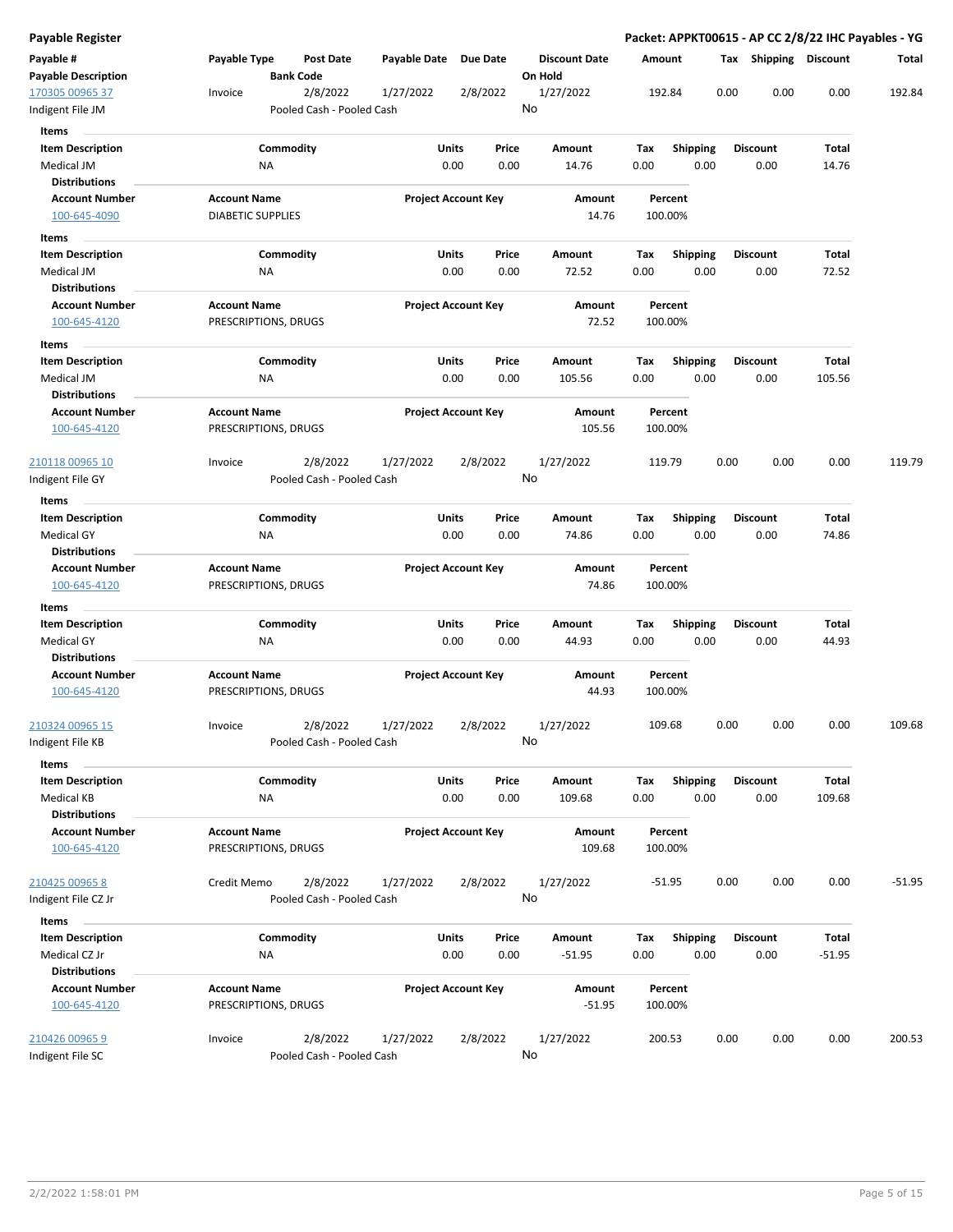| Payable #<br><b>Payable Description</b>   | Payable Type         | Post Date<br><b>Bank Code</b> | Payable Date Due Date |                                | <b>Discount Date</b><br>On Hold |             | Amount                  | Tax<br><b>Shipping</b>  | <b>Discount</b> | Total  |
|-------------------------------------------|----------------------|-------------------------------|-----------------------|--------------------------------|---------------------------------|-------------|-------------------------|-------------------------|-----------------|--------|
| Items                                     |                      |                               |                       |                                |                                 |             |                         |                         |                 |        |
| <b>Item Description</b>                   |                      | Commodity                     | Units                 | Price                          | Amount                          | Tax         | <b>Shipping</b>         | <b>Discount</b>         | Total           |        |
| Medical SC                                | ΝA                   |                               |                       | 0.00<br>0.00                   | 32.41                           | 0.00        | 0.00                    | 0.00                    | 32.41           |        |
| Distributions                             |                      |                               |                       |                                |                                 |             |                         |                         |                 |        |
| <b>Account Number</b>                     | <b>Account Name</b>  |                               |                       | <b>Project Account Key</b>     | Amount                          |             | Percent                 |                         |                 |        |
| 100-645-4120                              | PRESCRIPTIONS, DRUGS |                               |                       |                                | 32.41                           |             | 100.00%                 |                         |                 |        |
|                                           |                      |                               |                       |                                |                                 |             |                         |                         |                 |        |
| Items                                     |                      |                               |                       |                                |                                 |             |                         |                         |                 |        |
| <b>Item Description</b>                   |                      | Commodity                     |                       | Units<br>Price                 | Amount                          | Тах         | <b>Shipping</b>         | <b>Discount</b>         | Total           |        |
| <b>Medical SC</b>                         | ΝA                   |                               |                       | 0.00<br>0.00                   | 105.84                          | 0.00        | 0.00                    | 0.00                    | 105.84          |        |
| <b>Distributions</b>                      |                      |                               |                       |                                |                                 |             |                         |                         |                 |        |
| <b>Account Number</b>                     | <b>Account Name</b>  |                               |                       | <b>Project Account Key</b>     | Amount                          |             | Percent                 |                         |                 |        |
| 100-645-4120                              | PRESCRIPTIONS, DRUGS |                               |                       |                                | 105.84                          |             | 100.00%                 |                         |                 |        |
| Items                                     |                      |                               |                       |                                |                                 |             |                         |                         |                 |        |
| <b>Item Description</b>                   |                      | Commodity                     | Units                 | Price                          | Amount                          | Tax         | <b>Shipping</b>         | <b>Discount</b>         | Total           |        |
| Medical SC                                | ΝA                   |                               |                       | 0.00<br>0.00                   | 62.28                           | 0.00        | 0.00                    | 0.00                    | 62.28           |        |
| <b>Distributions</b>                      |                      |                               |                       |                                |                                 |             |                         |                         |                 |        |
| <b>Account Number</b>                     | <b>Account Name</b>  |                               |                       | <b>Project Account Key</b>     | Amount                          |             | Percent                 |                         |                 |        |
| 100-645-4120                              | PRESCRIPTIONS, DRUGS |                               |                       |                                | 62.28                           |             | 100.00%                 |                         |                 |        |
|                                           |                      |                               |                       |                                |                                 |             |                         |                         |                 |        |
| <u>210635 00965 8</u>                     | Invoice              | 2/8/2022                      | 1/27/2022             | 2/8/2022                       | 1/27/2022                       |             | 58.06                   | 0.00<br>0.00            | 0.00            | 58.06  |
| Indigent File TW                          |                      | Pooled Cash - Pooled Cash     |                       |                                | No                              |             |                         |                         |                 |        |
| Items                                     |                      |                               |                       |                                |                                 |             |                         |                         |                 |        |
| <b>Item Description</b>                   |                      | Commodity                     | Units                 | Price                          | Amount                          | Tax         | <b>Shipping</b>         | <b>Discount</b>         | Total           |        |
| Medical TW                                | NA                   |                               |                       | 0.00<br>0.00                   | 58.06                           | 0.00        | 0.00                    | 0.00                    | 58.06           |        |
| <b>Distributions</b>                      |                      |                               |                       |                                |                                 |             |                         |                         |                 |        |
| <b>Account Number</b>                     | <b>Account Name</b>  |                               |                       | <b>Project Account Key</b>     | Amount                          |             | Percent                 |                         |                 |        |
| 100-645-4120                              | PRESCRIPTIONS, DRUGS |                               |                       |                                | 58.06                           |             | 100.00%                 |                         |                 |        |
|                                           |                      |                               |                       |                                |                                 |             |                         |                         |                 |        |
| <u>211216 00965 16</u>                    | Invoice              | 2/8/2022                      | 1/27/2022             | 2/8/2022                       | 1/27/2022                       |             | 163.52                  | 0.00<br>0.00            | 0.00            | 163.52 |
| ndigent File EC                           |                      | Pooled Cash - Pooled Cash     |                       |                                | No                              |             |                         |                         |                 |        |
|                                           |                      |                               |                       |                                |                                 |             |                         |                         |                 |        |
| Items                                     |                      |                               |                       |                                |                                 |             |                         |                         |                 |        |
| <b>Item Description</b>                   |                      | Commodity                     |                       | Units<br>Price<br>0.00<br>0.00 | Amount<br>27.06                 | Tax<br>0.00 | <b>Shipping</b><br>0.00 | <b>Discount</b><br>0.00 | Total<br>27.06  |        |
| <b>Medical EC</b><br><b>Distributions</b> | ΝA                   |                               |                       |                                |                                 |             |                         |                         |                 |        |
| <b>Account Number</b>                     | <b>Account Name</b>  |                               |                       | <b>Project Account Key</b>     | Amount                          |             | Percent                 |                         |                 |        |
| 100-645-4120                              | PRESCRIPTIONS, DRUGS |                               |                       |                                | 27.06                           |             | 100.00%                 |                         |                 |        |
|                                           |                      |                               |                       |                                |                                 |             |                         |                         |                 |        |
| Items                                     |                      |                               |                       |                                |                                 |             |                         |                         |                 |        |
| <b>Item Description</b>                   |                      | Commodity                     | Units                 | Price                          | Amount                          | Tax         | Shipping                | Discount                | Total           |        |
| <b>Medical EC</b>                         | ΝA                   |                               |                       | 0.00<br>0.00                   | 107.03                          | 0.00        | 0.00                    | 0.00                    | 107.03          |        |
| <b>Distributions</b>                      |                      |                               |                       |                                |                                 |             |                         |                         |                 |        |
| <b>Account Number</b>                     | <b>Account Name</b>  |                               |                       | <b>Project Account Key</b>     | Amount                          |             | Percent                 |                         |                 |        |
| 100-645-4120                              | PRESCRIPTIONS, DRUGS |                               |                       |                                | 107.03                          |             | 100.00%                 |                         |                 |        |
| Items                                     |                      |                               |                       |                                |                                 |             |                         |                         |                 |        |
| <b>Item Description</b>                   |                      | Commodity                     |                       | Units<br>Price                 | Amount                          | Tax         | <b>Shipping</b>         | Discount                | Total           |        |
| Medical EC                                | NA                   |                               |                       | 0.00<br>0.00                   | 29.43                           | 0.00        | 0.00                    | 0.00                    | 29.43           |        |
| <b>Distributions</b>                      |                      |                               |                       |                                |                                 |             |                         |                         |                 |        |
| <b>Account Number</b>                     | <b>Account Name</b>  |                               |                       | <b>Project Account Key</b>     | Amount                          |             | Percent                 |                         |                 |        |
| 100-645-4120                              | PRESCRIPTIONS, DRUGS |                               |                       |                                | 29.43                           |             | 100.00%                 |                         |                 |        |
|                                           |                      |                               |                       |                                |                                 |             |                         |                         |                 |        |
| 220901 00965 4                            | Invoice              | 2/8/2022                      | 1/27/2022             | 2/8/2022                       | 1/27/2022                       |             | 268.08                  | 0.00<br>0.00            | 0.00            | 268.08 |
| Indigent File TM                          |                      | Pooled Cash - Pooled Cash     |                       |                                | No                              |             |                         |                         |                 |        |
| Items                                     |                      |                               |                       |                                |                                 |             |                         |                         |                 |        |
| <b>Item Description</b>                   |                      | Commodity                     |                       | Units<br>Price                 | Amount                          | Tax         | Shipping                | <b>Discount</b>         | Total           |        |
| Medical TM                                | ΝA                   |                               |                       | 0.00<br>0.00                   | 28.74                           | 0.00        | 0.00                    | 0.00                    | 28.74           |        |
| <b>Distributions</b>                      |                      |                               |                       |                                |                                 |             |                         |                         |                 |        |
| <b>Account Number</b>                     | <b>Account Name</b>  |                               |                       | <b>Project Account Key</b>     | Amount                          |             | Percent                 |                         |                 |        |
| 100-645-4120                              | PRESCRIPTIONS, DRUGS |                               |                       |                                | 28.74                           |             | 100.00%                 |                         |                 |        |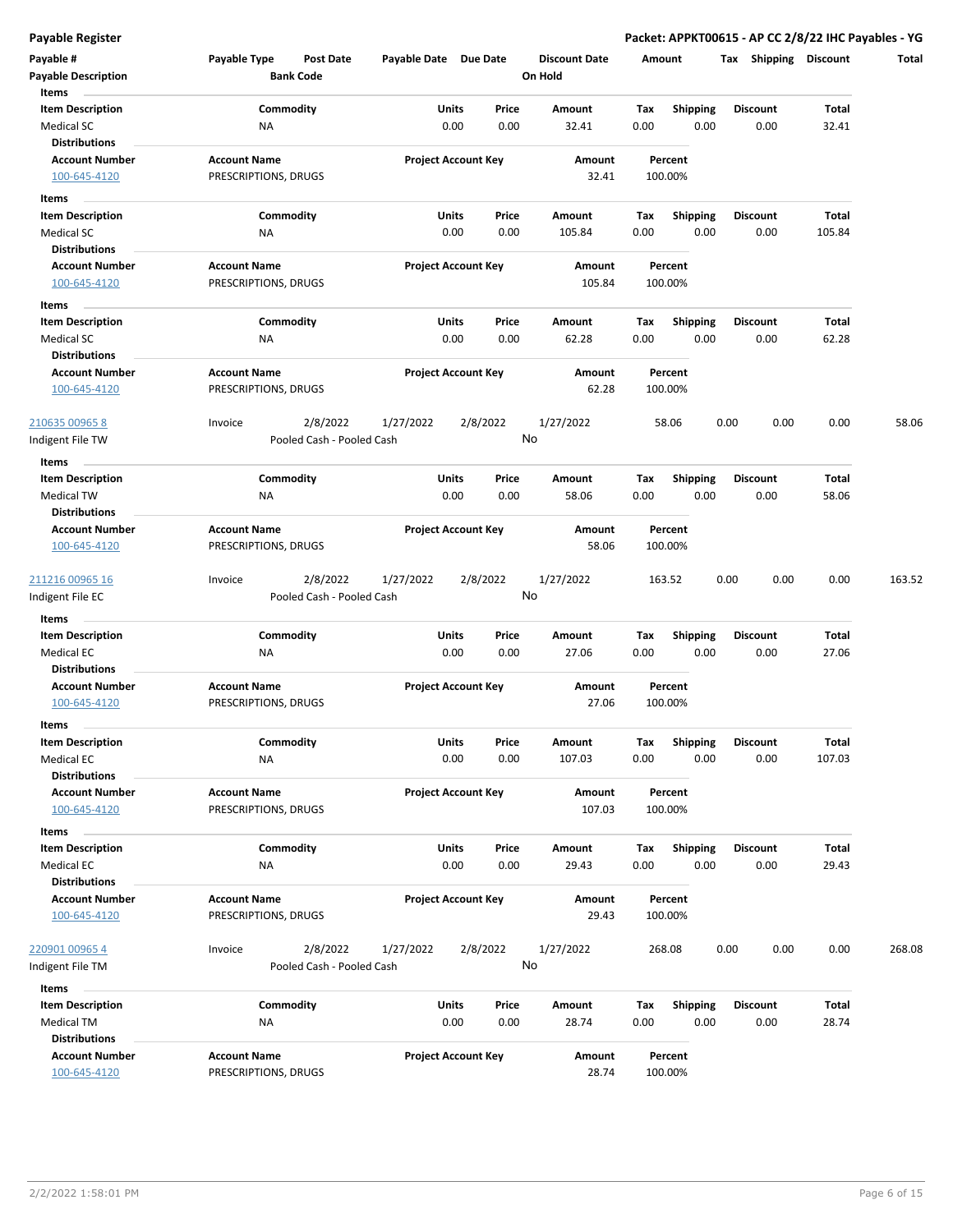| Payable #<br><b>Payable Description</b>   | Payable Type<br>Post Date<br><b>Bank Code</b>                     | Payable Date Due Date      |               | <b>Discount Date</b><br>On Hold | Amount      |                         | Tax Shipping            | Discount             | Total  |
|-------------------------------------------|-------------------------------------------------------------------|----------------------------|---------------|---------------------------------|-------------|-------------------------|-------------------------|----------------------|--------|
| Items                                     |                                                                   |                            |               |                                 |             |                         |                         |                      |        |
| <b>Item Description</b>                   | Commodity                                                         | Units                      | Price         | Amount                          | Tax         | <b>Shipping</b>         | <b>Discount</b>         | Total                |        |
| <b>Medical TM</b><br><b>Distributions</b> | ΝA                                                                | 0.00                       | 0.00          | 74.86                           | 0.00        | 0.00                    | 0.00                    | 74.86                |        |
| <b>Account Number</b><br>100-645-4120     | <b>Account Name</b><br>PRESCRIPTIONS, DRUGS                       | <b>Project Account Key</b> |               | Amount<br>74.86                 |             | Percent<br>100.00%      |                         |                      |        |
|                                           |                                                                   |                            |               |                                 |             |                         |                         |                      |        |
| Items                                     |                                                                   |                            |               |                                 |             |                         |                         |                      |        |
| <b>Item Description</b>                   | Commodity                                                         | Units<br>0.00              | Price<br>0.00 | Amount<br>164.48                | Tax<br>0.00 | <b>Shipping</b><br>0.00 | <b>Discount</b><br>0.00 | Total<br>164.48      |        |
| Medical TM<br><b>Distributions</b>        | ΝA                                                                |                            |               |                                 |             |                         |                         |                      |        |
| <b>Account Number</b>                     | <b>Account Name</b>                                               | <b>Project Account Key</b> |               | Amount                          |             | Percent                 |                         |                      |        |
| 100-645-4120                              | PRESCRIPTIONS, DRUGS                                              |                            |               | 164.48                          |             | 100.00%                 |                         |                      |        |
|                                           |                                                                   |                            |               |                                 |             |                         |                         |                      |        |
| 221104 00965 3                            | 2/8/2022<br>Invoice                                               | 1/27/2022                  | 2/8/2022      | 1/27/2022                       | 139.63      |                         | 0.00<br>0.00            | 0.00                 | 139.63 |
| Indigent File JN                          | Pooled Cash - Pooled Cash                                         |                            |               | No                              |             |                         |                         |                      |        |
| Items                                     |                                                                   |                            |               |                                 |             |                         |                         |                      |        |
| <b>Item Description</b>                   | Commodity                                                         | <b>Units</b>               | Price         | Amount                          | Tax         | <b>Shipping</b>         | <b>Discount</b>         | Total                |        |
| Medical JN                                | NA                                                                | 0.00                       | 0.00          | 32.60                           | 0.00        | 0.00                    | 0.00                    | 32.60                |        |
| <b>Distributions</b>                      |                                                                   |                            |               |                                 |             |                         |                         |                      |        |
| <b>Account Number</b>                     | <b>Account Name</b>                                               | <b>Project Account Key</b> |               | Amount                          |             | Percent                 |                         |                      |        |
| 100-645-4120                              | PRESCRIPTIONS, DRUGS                                              |                            |               | 32.60                           |             | 100.00%                 |                         |                      |        |
| Items                                     |                                                                   |                            |               |                                 |             |                         |                         |                      |        |
| <b>Item Description</b>                   | Commodity                                                         | Units                      | Price         | Amount                          | Tax         | <b>Shipping</b>         | <b>Discount</b>         | Total                |        |
| Medical JN                                | NA                                                                | 0.00                       | 0.00          | 107.03                          | 0.00        | 0.00                    | 0.00                    | 107.03               |        |
| <b>Distributions</b>                      |                                                                   |                            |               |                                 |             |                         |                         |                      |        |
| <b>Account Number</b>                     | <b>Account Name</b>                                               | <b>Project Account Key</b> |               | Amount                          |             | Percent                 |                         |                      |        |
| 100-645-4120                              | PRESCRIPTIONS, DRUGS                                              |                            |               | 107.03                          |             | 100.00%                 |                         |                      |        |
| 930026 00965 95                           | 2/8/2022<br>Invoice                                               | 1/27/2022                  | 2/8/2022      | 1/27/2022                       | 159.01      |                         | 0.00<br>0.00            | 0.00                 | 159.01 |
| Indigent File MR                          | Pooled Cash - Pooled Cash                                         |                            |               | No                              |             |                         |                         |                      |        |
| Items                                     |                                                                   |                            |               |                                 |             |                         |                         |                      |        |
| <b>Item Description</b>                   | Commodity                                                         | Units                      | Price         | Amount                          | Tax         | <b>Shipping</b>         | <b>Discount</b>         | <b>Total</b>         |        |
| <b>Medical MR</b>                         | ΝA                                                                | 0.00                       | 0.00          | 57.61                           | 0.00        | 0.00                    | 0.00                    | 57.61                |        |
| <b>Distributions</b>                      |                                                                   |                            |               |                                 |             |                         |                         |                      |        |
| <b>Account Number</b>                     | <b>Account Name</b>                                               | <b>Project Account Key</b> |               | Amount                          |             | Percent                 |                         |                      |        |
| 100-645-4120                              | PRESCRIPTIONS, DRUGS                                              |                            |               | 57.61                           |             | 100.00%                 |                         |                      |        |
| Items                                     |                                                                   |                            |               |                                 |             |                         |                         |                      |        |
| <b>Item Description</b>                   | Commodity                                                         | Units                      | Price         | Amount                          | Тах         | <b>Shipping</b>         | Discount                | Total                |        |
| Medical MR                                | ΝA                                                                | 0.00                       | 0.00          | 19.55                           | 0.00        | 0.00                    | 0.00                    | 19.55                |        |
| <b>Distributions</b>                      |                                                                   |                            |               |                                 |             |                         |                         |                      |        |
| <b>Account Number</b>                     | <b>Account Name</b>                                               | <b>Project Account Key</b> |               | Amount                          |             | Percent                 |                         |                      |        |
| 100-645-4120                              | PRESCRIPTIONS, DRUGS                                              |                            |               | 19.55                           |             | 100.00%                 |                         |                      |        |
| Items                                     |                                                                   |                            |               |                                 |             |                         |                         |                      |        |
| <b>Item Description</b>                   | Commodity                                                         | <b>Units</b>               | Price         | Amount                          | Tax         | <b>Shipping</b>         | <b>Discount</b>         | Total                |        |
| Medical MR                                | NA                                                                | 0.00                       | 0.00          | 72.52                           | 0.00        | 0.00                    | 0.00                    | 72.52                |        |
| <b>Distributions</b>                      |                                                                   |                            |               |                                 |             |                         |                         |                      |        |
| <b>Account Number</b>                     | <b>Account Name</b>                                               | <b>Project Account Key</b> |               | Amount                          |             | Percent                 |                         |                      |        |
| 100-645-4120                              | PRESCRIPTIONS, DRUGS                                              |                            |               | 72.52                           |             | 100.00%                 |                         |                      |        |
| Items                                     |                                                                   |                            |               |                                 |             |                         |                         |                      |        |
| <b>Item Description</b>                   | Commodity                                                         | <b>Units</b>               | Price         | Amount                          | Tax         | <b>Shipping</b>         | <b>Discount</b>         | Total                |        |
| Medical MR                                | NA                                                                | 0.00                       | 0.00          | 9.33                            | 0.00        | 0.00                    | 0.00                    | 9.33                 |        |
| <b>Distributions</b>                      |                                                                   |                            |               |                                 |             |                         |                         |                      |        |
| <b>Account Number</b>                     | <b>Account Name</b>                                               | <b>Project Account Key</b> |               | Amount                          |             | Percent                 |                         |                      |        |
| 100-645-4090                              | <b>DIABETIC SUPPLIES</b>                                          |                            |               | 9.33                            |             | 100.00%                 |                         |                      |        |
|                                           | <b>Vendor:</b> 01254 - Hunt Regional Medical Partners Specialists |                            |               |                                 |             |                         |                         | <b>Vendor Total:</b> | 58.44  |
|                                           |                                                                   |                            |               |                                 |             |                         |                         |                      |        |
| 170305 01254 5                            | Invoice<br>2/8/2022                                               | 1/27/2022                  | 2/8/2022      | 1/27/2022                       |             | 58.44                   | 0.00<br>0.00            | 0.00                 | 58.44  |
| Indigent File JM                          | Pooled Cash - Pooled Cash                                         |                            |               | No                              |             |                         |                         |                      |        |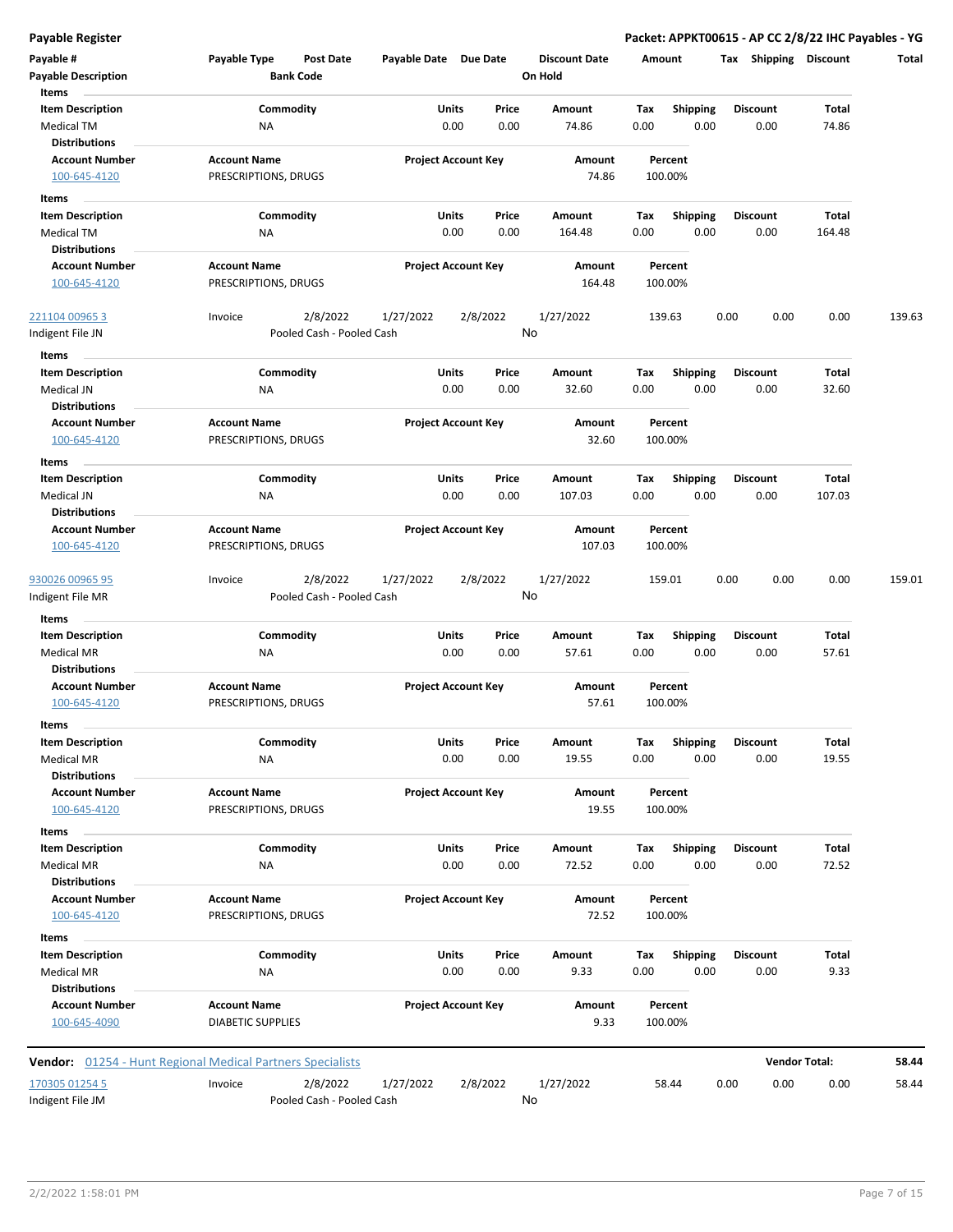| <b>Payable Register</b>                                              |                                                             |                            |               |                                 |             |                         | Packet: APPKT00615 - AP CC 2/8/22 IHC Payables - YG |                       |          |
|----------------------------------------------------------------------|-------------------------------------------------------------|----------------------------|---------------|---------------------------------|-------------|-------------------------|-----------------------------------------------------|-----------------------|----------|
| Payable #<br><b>Payable Description</b>                              | Payable Type<br><b>Post Date</b><br><b>Bank Code</b>        | Payable Date Due Date      |               | <b>Discount Date</b><br>On Hold | Amount      |                         | Tax Shipping Discount                               |                       | Total    |
| Items                                                                |                                                             |                            |               |                                 |             |                         |                                                     |                       |          |
| <b>Item Description</b><br>Medical JM                                | Commodity<br><b>NA</b>                                      | Units<br>0.00              | Price<br>0.00 | Amount<br>55.52                 | Tax<br>0.00 | <b>Shipping</b><br>0.00 | <b>Discount</b><br>0.00                             | Total<br>55.52        |          |
| <b>Distributions</b>                                                 |                                                             |                            |               |                                 |             |                         |                                                     |                       |          |
| <b>Account Number</b><br>100-645-4110                                | <b>Account Name</b><br>PHYSICIAN, NON-EMERGENCY             | <b>Project Account Key</b> |               | Amount<br>55.52                 | 100.00%     | Percent                 |                                                     |                       |          |
| Items                                                                |                                                             |                            |               |                                 |             |                         |                                                     |                       |          |
| <b>Item Description</b>                                              | Commodity                                                   | Units                      | Price         | Amount                          | Tax         | <b>Shipping</b>         | <b>Discount</b>                                     | Total                 |          |
| Medical JM<br><b>Distributions</b>                                   | ΝA                                                          | 0.00                       | 0.00          | 2.92                            | 0.00        | 0.00                    | 0.00                                                | 2.92                  |          |
| <b>Account Number</b><br>100-645-4110                                | <b>Account Name</b><br>PHYSICIAN, NON-EMERGENCY             | <b>Project Account Key</b> |               | Amount<br>2.92                  | 100.00%     | Percent                 |                                                     |                       |          |
| <b>Vendor:</b> 01264 - Interventional Partners, PLLC                 |                                                             |                            |               |                                 |             |                         |                                                     | <b>Vendor Total:</b>  | 80.38    |
| 220901 01264 1                                                       | 2/8/2022<br>Invoice                                         | 1/27/2022                  | 2/8/2022      | 1/27/2022                       |             | 80.38                   | 0.00<br>0.00                                        | 0.00                  | 80.38    |
| Indigent File TM                                                     | Pooled Cash - Pooled Cash                                   |                            |               | No                              |             |                         |                                                     |                       |          |
| Items                                                                |                                                             |                            |               |                                 |             |                         |                                                     |                       |          |
| <b>Item Description</b><br><b>Medical TM</b>                         | Commodity<br>ΝA                                             | Units<br>0.00              | Price<br>0.00 | Amount<br>55.52                 | Тах<br>0.00 | <b>Shipping</b><br>0.00 | <b>Discount</b><br>0.00                             | <b>Total</b><br>55.52 |          |
| <b>Distributions</b>                                                 |                                                             |                            |               |                                 |             |                         |                                                     |                       |          |
| <b>Account Number</b><br>100-645-4110                                | <b>Account Name</b><br>PHYSICIAN, NON-EMERGENCY             | <b>Project Account Key</b> |               | Amount<br>55.52                 | 100.00%     | Percent                 |                                                     |                       |          |
| Items                                                                |                                                             |                            |               |                                 |             |                         |                                                     |                       |          |
| <b>Item Description</b>                                              | Commodity                                                   | Units                      | Price         | Amount                          | Tax         | <b>Shipping</b>         | <b>Discount</b>                                     | Total                 |          |
| <b>Medical TM</b><br><b>Distributions</b>                            | NA                                                          | 0.00                       | 0.00          | 24.86                           | 0.00        | 0.00                    | 0.00                                                | 24.86                 |          |
| <b>Account Number</b>                                                | <b>Account Name</b>                                         | <b>Project Account Key</b> |               | Amount                          |             | Percent                 |                                                     |                       |          |
| 100-645-4110                                                         | PHYSICIAN, NON-EMERGENCY                                    |                            |               | 24.86                           | 100.00%     |                         |                                                     |                       |          |
|                                                                      | <b>Vendor:</b> 01231 - North Texas Comprehensive Cardiology |                            |               |                                 |             |                         |                                                     | <b>Vendor Total:</b>  | 2,014.26 |
| 210324 01231 1                                                       | 2/8/2022<br>Invoice                                         | 1/27/2022                  | 2/8/2022      | 1/27/2022                       | 126.29      |                         | 0.00<br>0.00                                        | 0.00                  | 126.29   |
| Indigent File KB<br>Items                                            | Pooled Cash - Pooled Cash                                   |                            |               | No                              |             |                         |                                                     |                       |          |
| <b>Item Description</b>                                              | Commodity                                                   | Units                      | Price         | Amount                          | Тах         | <b>Shipping</b>         | <b>Discount</b>                                     | <b>Total</b>          |          |
| <b>Medical KB</b><br><b>Distributions</b>                            | ΝA                                                          | 0.00                       | 0.00          | 114.80                          | 0.00        | 0.00                    | 0.00                                                | 114.80                |          |
| <b>Account Number</b>                                                | <b>Account Name</b>                                         | <b>Project Account Key</b> |               | Amount                          |             | Percent                 |                                                     |                       |          |
| 100-645-4110                                                         | PHYSICIAN, NON-EMERGENCY                                    |                            |               | 114.80                          | 100.00%     |                         |                                                     |                       |          |
| Items                                                                |                                                             |                            |               |                                 |             |                         |                                                     |                       |          |
| <b>Item Description</b><br><b>Medical KB</b><br><b>Distributions</b> | Commodity<br>ΝA                                             | Units<br>0.00              | Price<br>0.00 | Amount<br>11.49                 | Tax<br>0.00 | <b>Shipping</b><br>0.00 | <b>Discount</b><br>0.00                             | <b>Total</b><br>11.49 |          |
| <b>Account Number</b>                                                | <b>Account Name</b>                                         | <b>Project Account Key</b> |               | Amount                          |             | Percent                 |                                                     |                       |          |
| 100-645-4110                                                         | PHYSICIAN, NON-EMERGENCY                                    |                            |               | 11.49                           | 100.00%     |                         |                                                     |                       |          |
| 221104 01231 4                                                       | 2/8/2022<br>Invoice                                         | 1/27/2022                  | 2/8/2022      | 1/27/2022                       | 1,887.97    |                         | 0.00<br>0.00                                        | 0.00                  | 1,887.97 |
| Indigent File JN                                                     | Pooled Cash - Pooled Cash                                   |                            |               | No                              |             |                         |                                                     |                       |          |
| Items                                                                |                                                             |                            |               |                                 |             |                         |                                                     |                       |          |
| <b>Item Description</b>                                              | Commodity                                                   | Units                      | Price         | Amount                          | Tax         | <b>Shipping</b>         | <b>Discount</b>                                     | Total                 |          |
| Medical JN<br><b>Distributions</b>                                   | NA                                                          | 0.00                       | 0.00          | 946.26                          | 0.00        | 0.00                    | 0.00                                                | 946.26                |          |
| <b>Account Number</b>                                                | <b>Account Name</b>                                         | <b>Project Account Key</b> |               | Amount                          |             | Percent                 |                                                     |                       |          |
| 100-645-4110                                                         | PHYSICIAN, NON-EMERGENCY                                    |                            |               | 946.26                          | 100.00%     |                         |                                                     |                       |          |
| Items                                                                |                                                             |                            |               |                                 |             |                         |                                                     |                       |          |
| <b>Item Description</b><br>Medical JN<br><b>Distributions</b>        | Commodity<br>NA                                             | Units<br>0.00              | Price<br>0.00 | Amount<br>460.83                | Тах<br>0.00 | <b>Shipping</b><br>0.00 | <b>Discount</b><br>0.00                             | Total<br>460.83       |          |
| <b>Account Number</b>                                                | <b>Account Name</b>                                         | <b>Project Account Key</b> |               | Amount                          |             | Percent                 |                                                     |                       |          |
| 100-645-4110                                                         | PHYSICIAN, NON-EMERGENCY                                    |                            |               | 460.83                          | 100.00%     |                         |                                                     |                       |          |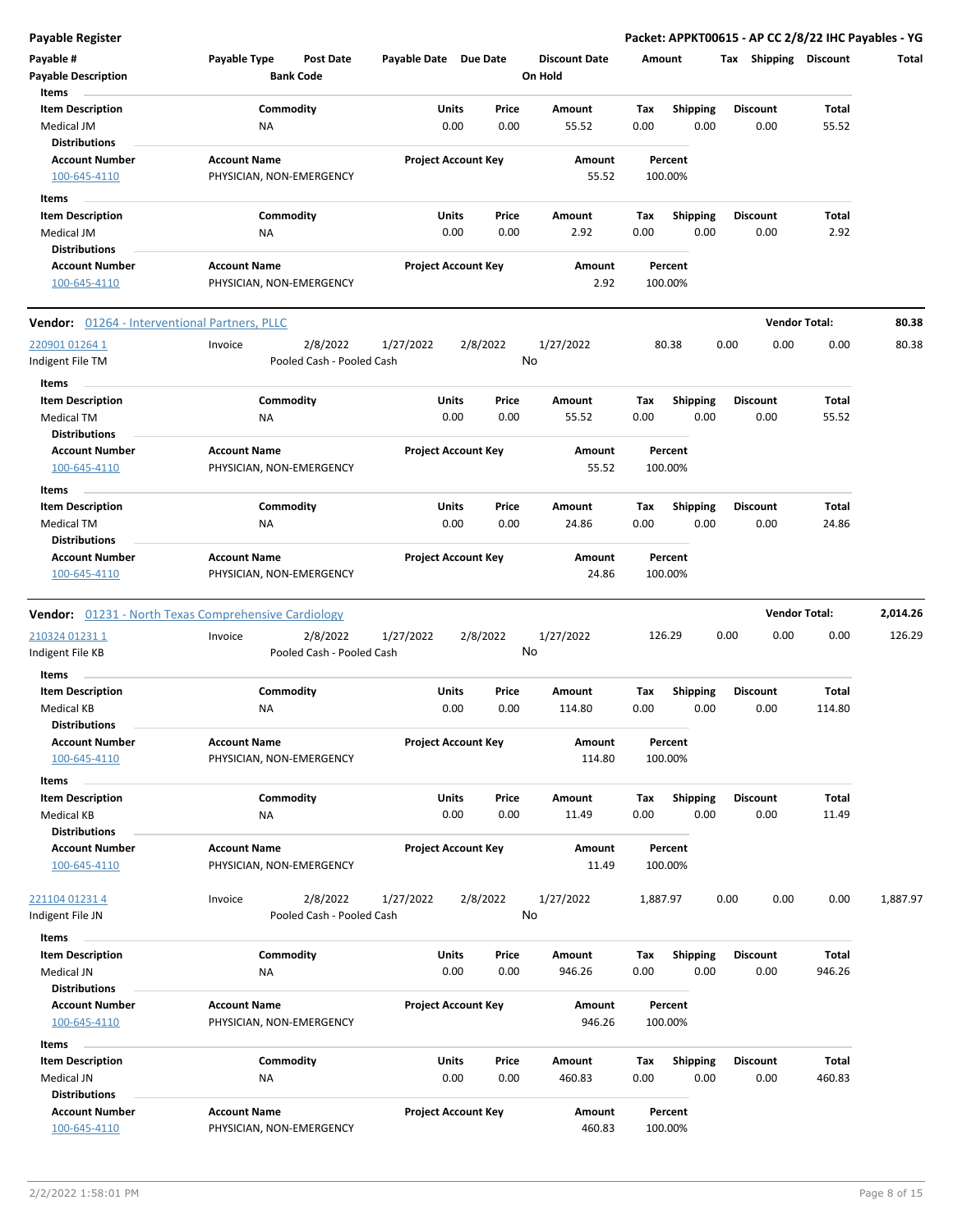| <b>Payable Register</b>                                          |                                                      |                       |                            |                                 |                    |                  | Packet: APPKT00615 - AP CC 2/8/22 IHC Payables - YG |                      |          |
|------------------------------------------------------------------|------------------------------------------------------|-----------------------|----------------------------|---------------------------------|--------------------|------------------|-----------------------------------------------------|----------------------|----------|
| Payable #<br><b>Payable Description</b>                          | Payable Type<br><b>Post Date</b><br><b>Bank Code</b> | Payable Date Due Date |                            | <b>Discount Date</b><br>On Hold | Amount             |                  | Tax Shipping Discount                               |                      | Total    |
| Items<br><b>Item Description</b>                                 | Commodity                                            | Units                 | Price                      | Amount                          | Tax                | <b>Shipping</b>  | <b>Discount</b>                                     | <b>Total</b>         |          |
| Medical JN                                                       | <b>NA</b>                                            | 0.00                  | 0.00                       | 460.83                          | 0.00               | 0.00             | 0.00                                                | 460.83               |          |
| <b>Distributions</b>                                             |                                                      |                       |                            |                                 |                    |                  |                                                     |                      |          |
| <b>Account Number</b>                                            | <b>Account Name</b>                                  |                       | <b>Project Account Key</b> | Amount                          | Percent            |                  |                                                     |                      |          |
| 100-645-4110                                                     | PHYSICIAN, NON-EMERGENCY                             |                       |                            | 460.83                          | 100.00%            |                  |                                                     |                      |          |
| Items                                                            |                                                      |                       |                            |                                 |                    |                  |                                                     |                      |          |
| <b>Item Description</b>                                          | Commodity                                            | Units                 | Price                      | Amount                          | Tax                | <b>Shipping</b>  | <b>Discount</b>                                     | Total                |          |
| Medical JN                                                       | NA                                                   | 0.00                  | 0.00                       | 9.36                            | 0.00               | 0.00             | 0.00                                                | 9.36                 |          |
| <b>Distributions</b>                                             |                                                      |                       |                            |                                 |                    |                  |                                                     |                      |          |
| <b>Account Number</b>                                            | <b>Account Name</b>                                  |                       | <b>Project Account Key</b> | Amount                          | Percent            |                  |                                                     |                      |          |
| 100-645-4110                                                     | PHYSICIAN, NON-EMERGENCY                             |                       |                            | 9.36                            | 100.00%            |                  |                                                     |                      |          |
| Items                                                            |                                                      |                       |                            |                                 |                    |                  |                                                     |                      |          |
| <b>Item Description</b>                                          | Commodity                                            | Units                 | Price                      | Amount                          | Tax                | <b>Shipping</b>  | <b>Discount</b>                                     | Total                |          |
| Medical JN                                                       | ΝA                                                   | 0.00                  | 0.00                       | 10.69                           | 0.00               | 0.00             | 0.00                                                | 10.69                |          |
| <b>Distributions</b>                                             |                                                      |                       |                            |                                 |                    |                  |                                                     |                      |          |
| <b>Account Number</b><br>100-645-4110                            | <b>Account Name</b><br>PHYSICIAN, NON-EMERGENCY      |                       | <b>Project Account Key</b> | Amount<br>10.69                 | Percent<br>100.00% |                  |                                                     |                      |          |
| <b>Vendor:</b> 01268 - Northeast Texas Ear Nose & Throat         |                                                      |                       |                            |                                 |                    |                  |                                                     | <b>Vendor Total:</b> | 22.59    |
| 220901 01268 2<br>Indigent File TM                               | 2/8/2022<br>Invoice<br>Pooled Cash - Pooled Cash     | 1/27/2022             | 2/8/2022                   | 1/27/2022<br>No                 | 22.59              |                  | 0.00<br>0.00                                        | 0.00                 | 22.59    |
| Items                                                            |                                                      |                       |                            |                                 |                    |                  |                                                     |                      |          |
| <b>Item Description</b>                                          | Commodity                                            | Units                 | Price                      | Amount                          | Tax                | <b>Shipping</b>  | <b>Discount</b>                                     | Total                |          |
| Medical TM<br><b>Distributions</b>                               | ΝA                                                   | 0.00                  | 0.00                       | 22.59                           | 0.00               | 0.00             | 0.00                                                | 22.59                |          |
| <b>Account Number</b><br>100-645-4110                            | <b>Account Name</b><br>PHYSICIAN, NON-EMERGENCY      |                       | <b>Project Account Key</b> | Amount<br>22.59                 | Percent<br>100.00% |                  |                                                     |                      |          |
| Vendor: 00029 - PARIS REGIONAL MEDICAL CENTER                    |                                                      |                       |                            |                                 |                    |                  |                                                     | <b>Vendor Total:</b> | 3,124.54 |
| 210425 00029 4<br>Indigent File CZ Jr                            | 2/8/2022<br>Invoice<br>Pooled Cash - Pooled Cash     | 1/27/2022             | 2/8/2022                   | 1/27/2022<br>No                 | 3,124.54           |                  | 0.00<br>0.00                                        | 0.00                 | 3,124.54 |
| Items                                                            |                                                      |                       |                            |                                 |                    |                  |                                                     |                      |          |
| <b>Item Description</b><br>Medical CZ Jr<br><b>Distributions</b> | Commodity<br>NA                                      | Units<br>0.00         | Price<br>0.00              | Amount<br>3,124.54              | Tax<br>0.00        | Shipping<br>0.00 | <b>Discount</b><br>0.00                             | Total<br>3,124.54    |          |
| <b>Account Number</b>                                            | <b>Account Name</b>                                  |                       | <b>Project Account Key</b> | Amount                          | Percent            |                  |                                                     |                      |          |
| 100-645-4140                                                     | HOSPITAL, OUTPATIENT                                 |                       |                            | 3,124.54                        | 100.00%            |                  |                                                     |                      |          |
| <b>Vendor: 00220 - RED RIVER VALLEY RADIOLOGY</b>                |                                                      |                       |                            |                                 |                    |                  |                                                     | <b>Vendor Total:</b> | 75.38    |
| 170305 00220 5                                                   | 2/8/2022<br>Invoice                                  | 1/27/2022             | 2/8/2022                   | 1/27/2022                       | 75.38              |                  | 0.00<br>0.00                                        | 0.00                 | 75.38    |
| Indigent File JM                                                 | Pooled Cash - Pooled Cash                            |                       |                            | No                              |                    |                  |                                                     |                      |          |
| Items                                                            |                                                      |                       |                            |                                 |                    |                  |                                                     |                      |          |
| <b>Item Description</b>                                          | Commodity                                            | <b>Units</b>          | Price                      | Amount                          | Тах                | <b>Shipping</b>  | <b>Discount</b>                                     | Total                |          |
| Medical JM                                                       | ΝA                                                   | 0.00                  | 0.00                       | 75.38                           | 0.00               | 0.00             | 0.00                                                | 75.38                |          |
| <b>Distributions</b>                                             |                                                      |                       |                            |                                 |                    |                  |                                                     |                      |          |
| <b>Account Number</b><br>100-645-4110                            | <b>Account Name</b><br>PHYSICIAN, NON-EMERGENCY      |                       | <b>Project Account Key</b> | Amount<br>75.38                 | Percent<br>100.00% |                  |                                                     |                      |          |
| <b>Vendor: 01217 - SINGLETON ASSOCIATES PA</b>                   |                                                      |                       |                            |                                 |                    |                  |                                                     | <b>Vendor Total:</b> | 8.29     |

| ___              |         |                           |           |          |           |      |      |      |      |      |
|------------------|---------|---------------------------|-----------|----------|-----------|------|------|------|------|------|
| 221104 01217 1   | Invoice | 2/8/2022                  | 1/27/2022 | 2/8/2022 | 1/27/2022 | 8.29 | 0.00 | 0.00 | 0.00 | 8.29 |
| Indigent File JN |         | Pooled Cash - Pooled Cash |           |          | No        |      |      |      |      |      |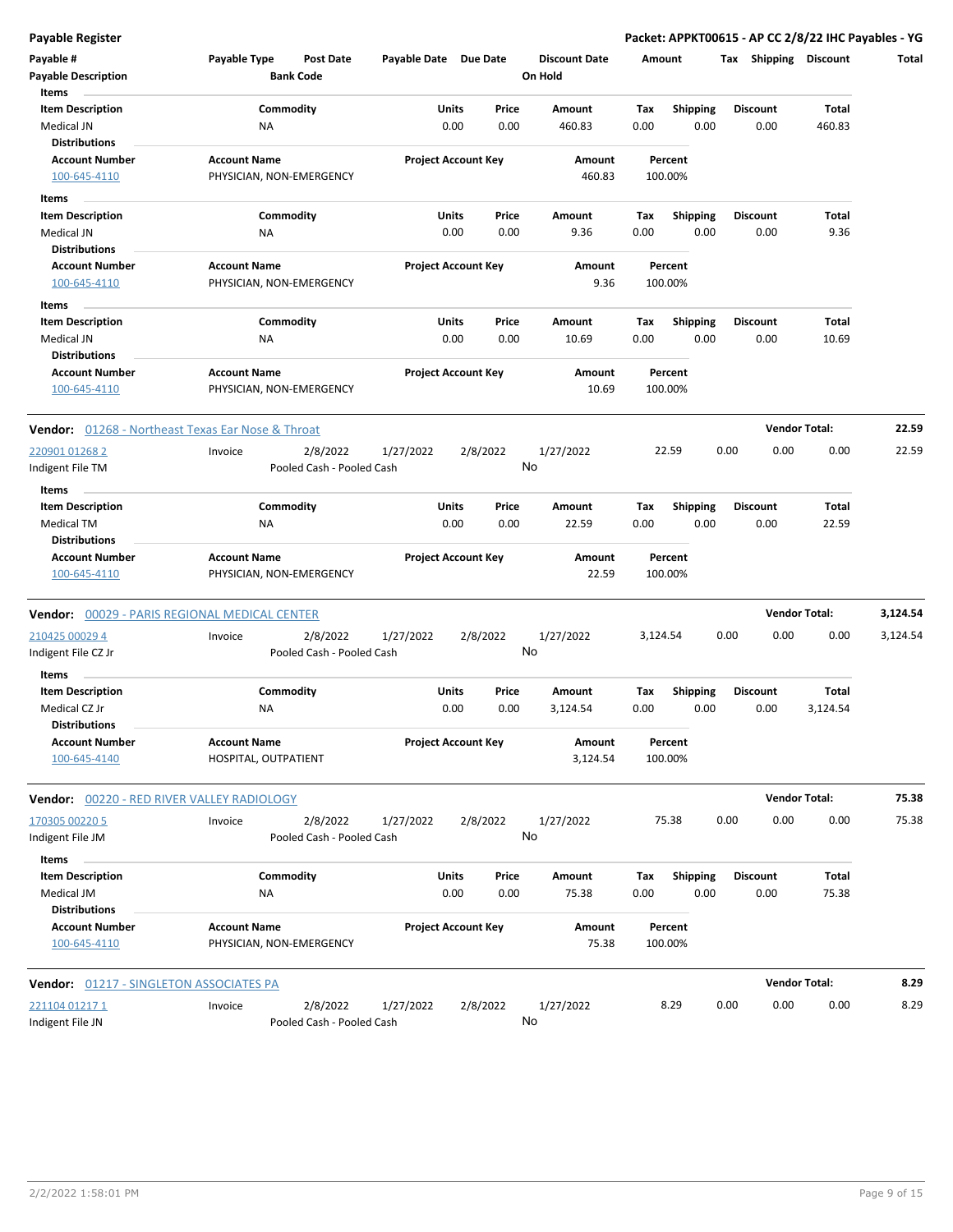| Payable Register                                                       |                                                  |                            |                            |                                 | Packet: APPKT00615 - AP CC 2/8/22 IHC Payables - YG |                         |                 |          |
|------------------------------------------------------------------------|--------------------------------------------------|----------------------------|----------------------------|---------------------------------|-----------------------------------------------------|-------------------------|-----------------|----------|
| Payable #<br><b>Payable Description</b>                                | Payable Type<br>Post Date<br><b>Bank Code</b>    | Payable Date Due Date      |                            | <b>Discount Date</b><br>On Hold | Amount                                              | Tax Shipping Discount   |                 | Total    |
| Items<br><b>Item Description</b><br>Medical JN<br><b>Distributions</b> | Commodity<br>NA                                  | Units<br>0.00              | Price<br>0.00              | Amount<br>8.29                  | <b>Shipping</b><br>Tax<br>0.00<br>0.00              | <b>Discount</b><br>0.00 | Total<br>8.29   |          |
| <b>Account Number</b><br>100-645-4110                                  | <b>Account Name</b><br>PHYSICIAN, NON-EMERGENCY  |                            | <b>Project Account Key</b> | Amount<br>8.29                  | Percent<br>100.00%                                  |                         |                 |          |
| <b>Vendor: 01121 - TEXOMA EMERGENCY PHYSICIANS</b>                     |                                                  |                            |                            |                                 |                                                     | <b>Vendor Total:</b>    |                 | 81.24    |
| 170305 01121 1<br>Indigent File JM                                     | 2/8/2022<br>Invoice<br>Pooled Cash - Pooled Cash | 1/27/2022                  | 2/8/2022                   | 1/27/2022<br>No                 | 81.24                                               | 0.00<br>0.00            | 0.00            | 81.24    |
| Items<br><b>Item Description</b><br>Medical JM<br><b>Distributions</b> | Commodity<br>ΝA                                  | Units<br>0.00              | Price<br>0.00              | Amount<br>81.24                 | Tax<br><b>Shipping</b><br>0.00<br>0.00              | <b>Discount</b><br>0.00 | Total<br>81.24  |          |
| <b>Account Number</b><br>100-645-4110                                  | <b>Account Name</b><br>PHYSICIAN, NON-EMERGENCY  |                            | <b>Project Account Key</b> | Amount<br>81.24                 | Percent<br>100.00%                                  |                         |                 |          |
| <b>Vendor: 01061 - TEXOMA MEDICAL CENTER</b>                           |                                                  |                            |                            |                                 |                                                     | <b>Vendor Total:</b>    |                 | 504.63   |
| 170305 01061 2<br>Indigent File JM                                     | 2/8/2022<br>Invoice<br>Pooled Cash - Pooled Cash | 1/27/2022                  | 2/8/2022                   | 1/27/2022<br>No                 | 504.63                                              | 0.00<br>0.00            | 0.00            | 504.63   |
| Items<br><b>Item Description</b><br>Medical JM                         | Commodity<br>ΝA                                  | Units<br>0.00              | Price<br>0.00              | Amount<br>504.63                | <b>Shipping</b><br>Tax<br>0.00<br>0.00              | <b>Discount</b><br>0.00 | Total<br>504.63 |          |
| <b>Distributions</b><br><b>Account Number</b><br>100-645-4140          | <b>Account Name</b><br>HOSPITAL, OUTPATIENT      |                            | <b>Project Account Key</b> | Amount<br>504.63                | Percent<br>100.00%                                  |                         |                 |          |
| <b>Vendor: 00122 - TEXOMA NEUROLOGY ASSOCIATES</b>                     |                                                  |                            |                            |                                 |                                                     | <b>Vendor Total:</b>    |                 | 47.68    |
| 210120 00122 14<br>Indigent File RM                                    | 2/8/2022<br>Invoice<br>Pooled Cash - Pooled Cash | 1/27/2022                  | 2/8/2022                   | 1/27/2022<br>No                 | 47.68                                               | 0.00<br>0.00            | 0.00            | 47.68    |
| Items<br><b>Item Description</b><br><b>Medical RM</b><br>Distributions | Commodity<br>ΝA                                  | Units<br>0.00              | Price<br>0.00              | Amount<br>47.68                 | <b>Shipping</b><br>Tax<br>0.00<br>0.00              | <b>Discount</b><br>0.00 | Total<br>47.68  |          |
| <b>Account Number</b><br>100-645-4110                                  | <b>Account Name</b><br>PHYSICIAN, NON-EMERGENCY  | <b>Project Account Key</b> |                            | Amount<br>47.68                 | Percent<br>100.00%                                  |                         |                 |          |
| Vendor: 01177 - TMC BONHAM HOSPITAL                                    |                                                  |                            |                            |                                 |                                                     | <b>Vendor Total:</b>    |                 | 2,253.59 |
| 170305 01177 9<br>Indigent File JM                                     | 2/8/2022<br>Invoice<br>Pooled Cash - Pooled Cash | 1/27/2022                  | 2/8/2022                   | 1/27/2022<br>No                 | 280.65                                              | 0.00<br>0.00            | 0.00            | 280.65   |
| Items<br><b>Item Description</b><br>Medical JM<br><b>Distributions</b> | Commodity<br>NA                                  | <b>Units</b><br>0.00       | Price<br>0.00              | Amount<br>280.65                | Shipping<br>Tax<br>0.00<br>0.00                     | <b>Discount</b><br>0.00 | Total<br>280.65 |          |
| <b>Account Number</b><br>100-645-4140                                  | <b>Account Name</b><br>HOSPITAL, OUTPATIENT      | <b>Project Account Key</b> |                            | Amount<br>280.65                | Percent<br>100.00%                                  |                         |                 |          |
| 220901 01177 5<br>Indigent File TM                                     | 2/8/2022<br>Invoice<br>Pooled Cash - Pooled Cash | 1/27/2022                  | 2/8/2022                   | 1/27/2022<br>No                 | 198.39                                              | 0.00<br>0.00            | 0.00            | 198.39   |
| Items<br><b>Item Description</b>                                       | Commodity                                        | <b>Units</b>               | Price                      | Amount                          | <b>Shipping</b><br>Tax                              | <b>Discount</b>         | Total           |          |
| Medical TM<br><b>Distributions</b>                                     | ΝA                                               | 0.00                       | 0.00                       | 13.31                           | 0.00<br>0.00                                        | 0.00                    | 13.31           |          |
| <b>Account Number</b><br>100-645-4150                                  | <b>Account Name</b><br>LABORATORY/X-RAY          |                            | <b>Project Account Key</b> | Amount<br>13.31                 | Percent<br>100.00%                                  |                         |                 |          |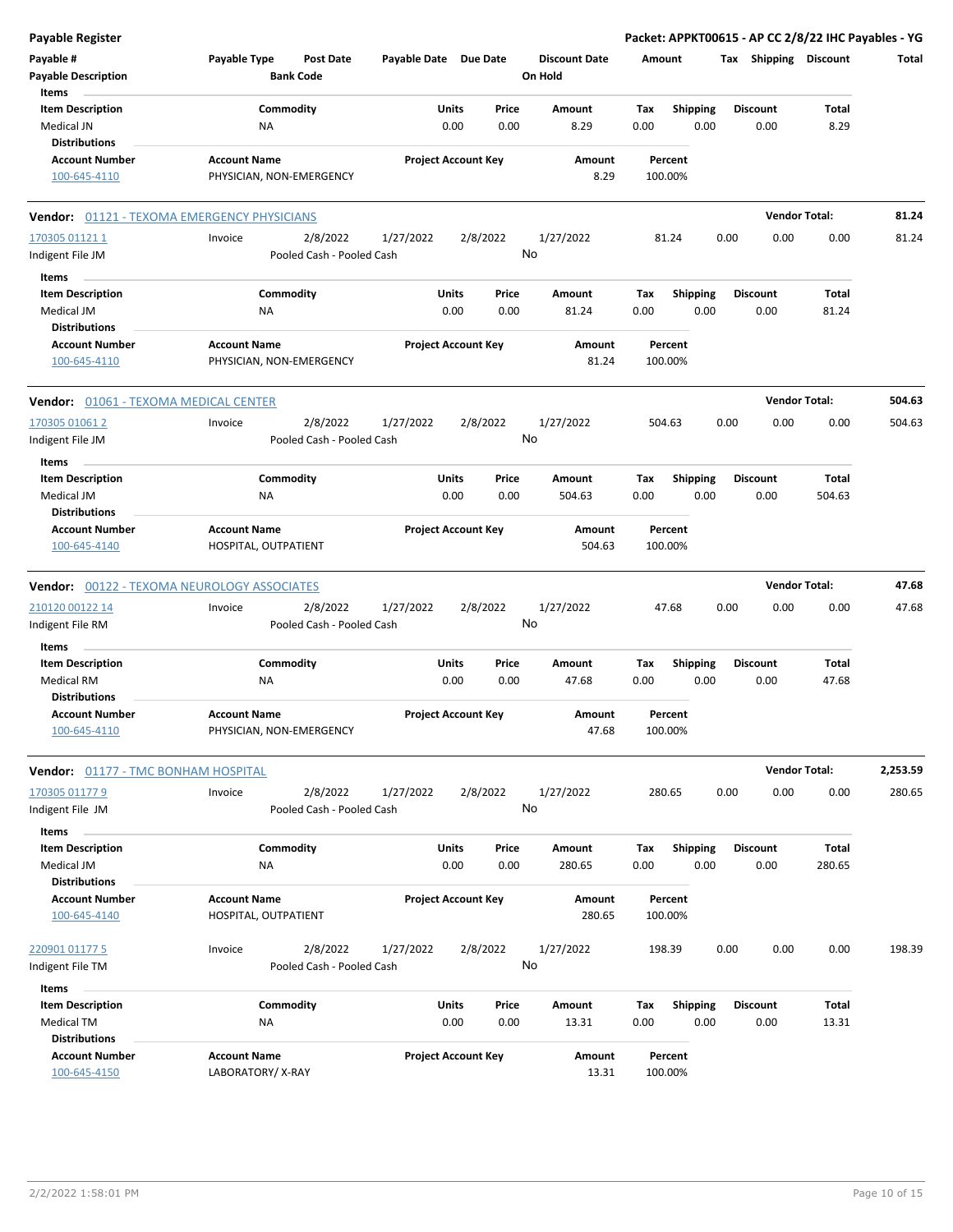| Payable #                       | Payable Type        | Payable Date Due Date<br>Post Date |                            | <b>Discount Date</b> | Amount  |                 | Shipping<br>Tax | <b>Discount</b> |
|---------------------------------|---------------------|------------------------------------|----------------------------|----------------------|---------|-----------------|-----------------|-----------------|
| <b>Payable Description</b>      | <b>Bank Code</b>    |                                    |                            | On Hold              |         |                 |                 |                 |
| Items                           |                     |                                    |                            |                      |         |                 |                 |                 |
| <b>Item Description</b>         | Commodity           | Units                              | Price                      | Amount               | Tax     | <b>Shipping</b> | <b>Discount</b> | Total           |
| Medical TM                      | NA                  |                                    | 0.00<br>0.00               | 16.88                | 0.00    | 0.00            | 0.00            | 16.88           |
| <b>Distributions</b>            |                     |                                    |                            |                      |         |                 |                 |                 |
| <b>Account Number</b>           | <b>Account Name</b> |                                    | <b>Project Account Key</b> | Amount               | Percent |                 |                 |                 |
| 100-645-4150                    | LABORATORY/X-RAY    |                                    |                            | 16.88                | 100.00% |                 |                 |                 |
| Items                           |                     |                                    |                            |                      |         |                 |                 |                 |
| <b>Item Description</b>         | Commodity           | Units                              | Price                      | Amount               | Тах     | <b>Shipping</b> | <b>Discount</b> | Total           |
| Medical TM                      | NA                  |                                    | 0.00<br>0.00               | 7.29                 | 0.00    | 0.00            | 0.00            | 7.29            |
| <b>Distributions</b>            |                     |                                    |                            |                      |         |                 |                 |                 |
| <b>Account Number</b>           | <b>Account Name</b> |                                    | <b>Project Account Key</b> | Amount               | Percent |                 |                 |                 |
| 100-645-4150                    | LABORATORY/X-RAY    |                                    |                            | 7.29                 | 100.00% |                 |                 |                 |
| Items                           |                     |                                    |                            |                      |         |                 |                 |                 |
| <b>Item Description</b>         | Commodity           | Units                              | Price                      | Amount               | Tax     | <b>Shipping</b> | Discount        | Total           |
| Medical TM                      | NA                  |                                    | 0.00<br>0.00               | 37.29                | 0.00    | 0.00            | 0.00            | 37.29           |
| <b>Distributions</b>            |                     |                                    |                            |                      |         |                 |                 |                 |
| <b>Account Number</b>           | <b>Account Name</b> |                                    | <b>Project Account Key</b> | Amount               | Percent |                 |                 |                 |
| 100-645-4150                    | LABORATORY/X-RAY    |                                    |                            | 37.29                | 100.00% |                 |                 |                 |
|                                 |                     |                                    |                            |                      |         |                 |                 |                 |
| Items                           |                     |                                    |                            |                      |         |                 |                 |                 |
| <b>Item Description</b>         | Commodity           | Units                              | Price                      | Amount               | Tax     | <b>Shipping</b> | <b>Discount</b> | Total           |
| Medical                         | <b>NA</b>           |                                    | 0.00<br>0.00               | 6.53                 | 0.00    | 0.00            | 0.00            | 6.53            |
| <b>Distributions</b>            |                     |                                    |                            |                      |         |                 |                 |                 |
| <b>Account Number</b>           | <b>Account Name</b> |                                    | <b>Project Account Key</b> | Amount               | Percent |                 |                 |                 |
| 100-645-4150                    | LABORATORY/X-RAY    |                                    |                            | 6.53                 | 100.00% |                 |                 |                 |
| Items                           |                     |                                    |                            |                      |         |                 |                 |                 |
| <b>Item Description</b>         | Commodity           | Units                              | Price                      | Amount               | Тах     | <b>Shipping</b> | Discount        | Total           |
| Medical                         | NA                  | 0.00                               | 0.00                       | 19.01                | 0.00    | 0.00            | 0.00            | 19.01           |
| <b>Distributions</b>            |                     |                                    |                            |                      |         |                 |                 |                 |
| <b>Account Number</b>           | <b>Account Name</b> |                                    | <b>Project Account Key</b> | Amount               | Percent |                 |                 |                 |
| 100-645-4150                    | LABORATORY/X-RAY    |                                    |                            | 19.01                | 100.00% |                 |                 |                 |
| Items                           |                     |                                    |                            |                      |         |                 |                 |                 |
| <b>Item Description</b>         | Commodity           | Units                              | Price                      | Amount               | Tax     | <b>Shipping</b> | <b>Discount</b> | Total           |
| Medical                         | NA                  |                                    | 0.00<br>0.00               | 17.18                | 0.00    | 0.00            | 0.00            | 17.18           |
| <b>Distributions</b>            |                     |                                    |                            |                      |         |                 |                 |                 |
| <b>Account Number</b>           | <b>Account Name</b> |                                    | <b>Project Account Key</b> | Amount               | Percent |                 |                 |                 |
| 100-645-4150                    | LABORATORY/X-RAY    |                                    |                            | 17.18                | 100.00% |                 |                 |                 |
|                                 |                     |                                    |                            |                      |         |                 |                 |                 |
| Items                           |                     | Units                              |                            |                      |         |                 |                 |                 |
| <b>Item Description</b>         | Commodity           |                                    | Price                      | Amount               | Tax     | Shipping        | <b>Discount</b> | Total           |
| Medical<br><b>Distributions</b> | ΝA                  |                                    | 0.00<br>0.00               | 18.53                | 0.00    | 0.00            | 0.00            | 18.53           |
| <b>Account Number</b>           | <b>Account Name</b> |                                    |                            |                      | Percent |                 |                 |                 |
|                                 |                     |                                    | <b>Project Account Key</b> | Amount               |         |                 |                 |                 |
| 100-645-4150                    | LABORATORY/X-RAY    |                                    |                            | 18.53                | 100.00% |                 |                 |                 |
| Items                           |                     |                                    |                            |                      |         |                 |                 |                 |
| <b>Item Description</b>         | Commodity           | Units                              | Price                      | Amount               | Tax     | Shipping        | <b>Discount</b> | Total           |
| Medical                         | NA                  |                                    | 0.00<br>0.00               | 12.24                | 0.00    | 0.00            | 0.00            | 12.24           |
| <b>Distributions</b>            |                     |                                    |                            |                      |         |                 |                 |                 |
| <b>Account Number</b>           | <b>Account Name</b> |                                    | <b>Project Account Key</b> | Amount               | Percent |                 |                 |                 |
| 100-645-4150                    | LABORATORY/X-RAY    |                                    |                            | 12.24                | 100.00% |                 |                 |                 |
| Items                           |                     |                                    |                            |                      |         |                 |                 |                 |
| <b>Item Description</b>         | Commodity           | Units                              | Price                      | Amount               | Tax     | <b>Shipping</b> | Discount        | Total           |
| Medical                         | <b>NA</b>           |                                    | 0.00<br>0.00               | 8.15                 | 0.00    | 0.00            | 0.00            | 8.15            |
| <b>Distributions</b>            |                     |                                    |                            |                      |         |                 |                 |                 |
| <b>Account Number</b>           | <b>Account Name</b> |                                    | <b>Project Account Key</b> | Amount               | Percent |                 |                 |                 |
| 100-645-4150                    | LABORATORY/X-RAY    |                                    |                            | 8.15                 | 100.00% |                 |                 |                 |
|                                 |                     |                                    |                            |                      |         |                 |                 |                 |
| Items                           |                     |                                    |                            |                      |         |                 |                 | Total           |
| <b>Item Description</b>         | Commodity           | Units                              | Price                      | Amount               | Тах     | Shipping        | Discount        |                 |
| Medical<br><b>Distributions</b> | <b>NA</b>           |                                    | 0.00<br>0.00               | 11.01                | 0.00    | 0.00            | 0.00            | 11.01           |
|                                 |                     |                                    |                            |                      |         |                 |                 |                 |
| <b>Account Number</b>           | <b>Account Name</b> |                                    | <b>Project Account Key</b> | Amount               | Percent |                 |                 |                 |
| 100-645-4150                    | LABORATORY/X-RAY    |                                    |                            | 11.01                | 100.00% |                 |                 |                 |
|                                 |                     |                                    |                            |                      |         |                 |                 |                 |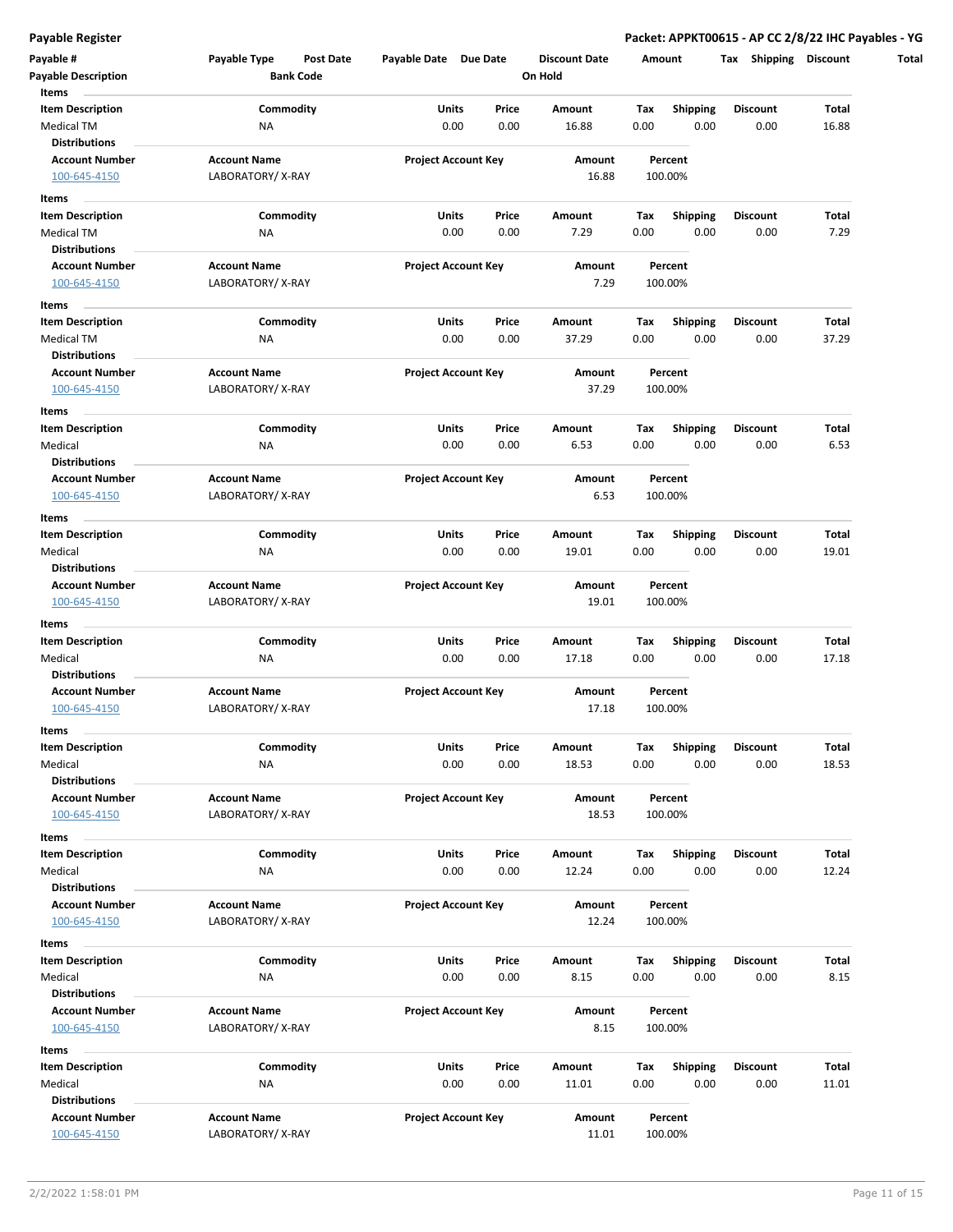| Payable #<br><b>Payable Description</b><br>Items                     | Payable Type<br><b>Post Date</b><br><b>Bank Code</b> | Payable Date Due Date |                                | <b>Discount Date</b><br>On Hold | Amount                                |                         | Tax Shipping Discount   |                 | <b>Total</b> |
|----------------------------------------------------------------------|------------------------------------------------------|-----------------------|--------------------------------|---------------------------------|---------------------------------------|-------------------------|-------------------------|-----------------|--------------|
| <b>Item Description</b><br>Medical<br><b>Distributions</b>           | Commodity<br>ΝA                                      | Units                 | Price<br>0.00<br>0.00          | Amount<br>21.17                 | Tax<br>0.00                           | <b>Shipping</b><br>0.00 | <b>Discount</b><br>0.00 | Total<br>21.17  |              |
| <b>Account Number</b><br>100-645-4150                                | <b>Account Name</b><br>LABORATORY/X-RAY              |                       | <b>Project Account Key</b>     |                                 | Amount<br>Percent<br>21.17<br>100.00% |                         |                         |                 |              |
| Items                                                                |                                                      |                       |                                |                                 |                                       |                         |                         |                 |              |
| <b>Item Description</b>                                              | Commodity                                            | <b>Units</b>          | Price                          | Amount                          | Tax                                   | <b>Shipping</b>         | <b>Discount</b>         | Total           |              |
| Medical                                                              | ΝA                                                   |                       | 0.00<br>0.00                   | 9.80                            | 0.00                                  | 0.00                    | 0.00                    | 9.80            |              |
| <b>Distributions</b><br><b>Account Number</b>                        | <b>Account Name</b>                                  |                       | <b>Project Account Key</b>     | Amount                          | Percent                               |                         |                         |                 |              |
| 100-645-4150                                                         | LABORATORY/X-RAY                                     |                       |                                | 9.80                            | 100.00%                               |                         |                         |                 |              |
| SO23070 01177 2                                                      | 2/8/2022<br>Invoice                                  | 1/27/2022             | 2/8/2022                       | 1/27/2022                       | 700.26                                |                         | 0.00<br>0.00            | 0.00            | 700.26       |
| Indigent File CC                                                     | Pooled Cash - Pooled Cash                            |                       |                                | No                              |                                       |                         |                         |                 |              |
| Items                                                                |                                                      |                       |                                |                                 |                                       |                         |                         |                 |              |
| <b>Item Description</b><br>Medical CC                                | Commodity<br>NA                                      | <b>Units</b>          | Price<br>0.00<br>0.00          | Amount<br>700.26                | Tax<br>0.00                           | <b>Shipping</b><br>0.00 | <b>Discount</b><br>0.00 | Total<br>700.26 |              |
| <b>Distributions</b><br><b>Account Number</b><br>100-565-4050        | <b>Account Name</b><br>PRISONER MEDICAL              |                       | <b>Project Account Key</b>     | Amount<br>700.26                | Percent<br>100.00%                    |                         |                         |                 |              |
| SO40420 01177 2                                                      | 2/8/2022<br>Invoice                                  | 1/27/2022             | 2/8/2022                       | 1/27/2022                       | 142.55                                |                         | 0.00<br>0.00            | 0.00            | 142.55       |
| Indigent File SG                                                     | Pooled Cash - Pooled Cash                            |                       |                                | No                              |                                       |                         |                         |                 |              |
| Items                                                                |                                                      |                       |                                |                                 |                                       |                         |                         |                 |              |
| <b>Item Description</b><br><b>Medical SG</b><br><b>Distributions</b> | Commodity<br>NA                                      | Units                 | Price<br>0.00<br>0.00          | Amount<br>142.55                | Tax<br>0.00                           | <b>Shipping</b><br>0.00 | <b>Discount</b><br>0.00 | Total<br>142.55 |              |
| <b>Account Number</b><br>100-565-4050                                | <b>Account Name</b><br>PRISONER MEDICAL              |                       | <b>Project Account Key</b>     | Amount<br>142.55                | Percent<br>100.00%                    |                         |                         |                 |              |
| <u>SO40875 01177 1</u><br>Indigent File GC                           | 2/8/2022<br>Invoice<br>Pooled Cash - Pooled Cash     | 1/27/2022             | 2/8/2022                       | 1/27/2022<br>No                 | 92.88                                 |                         | 0.00<br>0.00            | 0.00            | 92.88        |
| Items                                                                |                                                      |                       |                                |                                 |                                       |                         |                         |                 |              |
| <b>Item Description</b>                                              | Commodity                                            | <b>Units</b>          | Price                          | Amount                          | Tax                                   | <b>Shipping</b>         | <b>Discount</b>         | Total           |              |
| Medical GC<br><b>Distributions</b>                                   | NA                                                   |                       | 0.00<br>0.00                   | 92.88                           | 0.00                                  | 0.00                    | 0.00                    | 92.88           |              |
| <b>Account Number</b><br>100-565-4050                                | <b>Account Name</b><br>PRISONER MEDICAL              |                       | <b>Project Account Key</b>     | Amount<br>92.88                 | Percent<br>100.00%                    |                         |                         |                 |              |
| SO41009 01177 1<br>Indigent File CA                                  | 2/8/2022<br>Invoice<br>Pooled Cash - Pooled Cash     | 1/27/2022<br>No       | 50.88                          |                                 | 0.00<br>0.00                          | 0.00                    | 50.88                   |                 |              |
| Items                                                                |                                                      |                       |                                |                                 |                                       |                         |                         |                 |              |
| <b>Item Description</b><br>Medical CA<br><b>Distributions</b>        | Commodity<br>NA                                      | <b>Units</b>          | Price<br>0.00<br>0.00          | Amount<br>50.88                 | Tax<br>0.00                           | <b>Shipping</b><br>0.00 | <b>Discount</b><br>0.00 | Total<br>50.88  |              |
| <b>Account Number</b><br>100-565-4050                                | <b>Account Name</b><br>PRISONER MEDICAL              |                       | <b>Project Account Key</b>     | Amount<br>50.88                 | Percent<br>100.00%                    |                         |                         |                 |              |
| SO41031 01177 4<br>Indigent File JH                                  | Invoice<br>2/8/2022<br>Pooled Cash - Pooled Cash     | 1/27/2022             | 2/8/2022                       | 1/27/2022<br>No                 | 787.98                                |                         | 0.00<br>0.00            | 0.00            | 787.98       |
| Items                                                                |                                                      |                       |                                |                                 |                                       |                         |                         |                 |              |
| <b>Item Description</b><br>Medical JH<br><b>Distributions</b>        | Commodity<br>NA                                      |                       | Units<br>Price<br>0.00<br>0.00 | Amount<br>787.98                | Tax<br>0.00                           | Shipping<br>0.00        | <b>Discount</b><br>0.00 | Total<br>787.98 |              |
| <b>Account Number</b><br>100-565-4050                                | <b>Account Name</b><br>PRISONER MEDICAL              |                       | <b>Project Account Key</b>     | Amount<br>787.98                | Percent<br>100.00%                    |                         |                         |                 |              |

**Vendor:** 00605 - TMC BONHAM SPECIALTY CLINIC **Vendor Total: 81.24**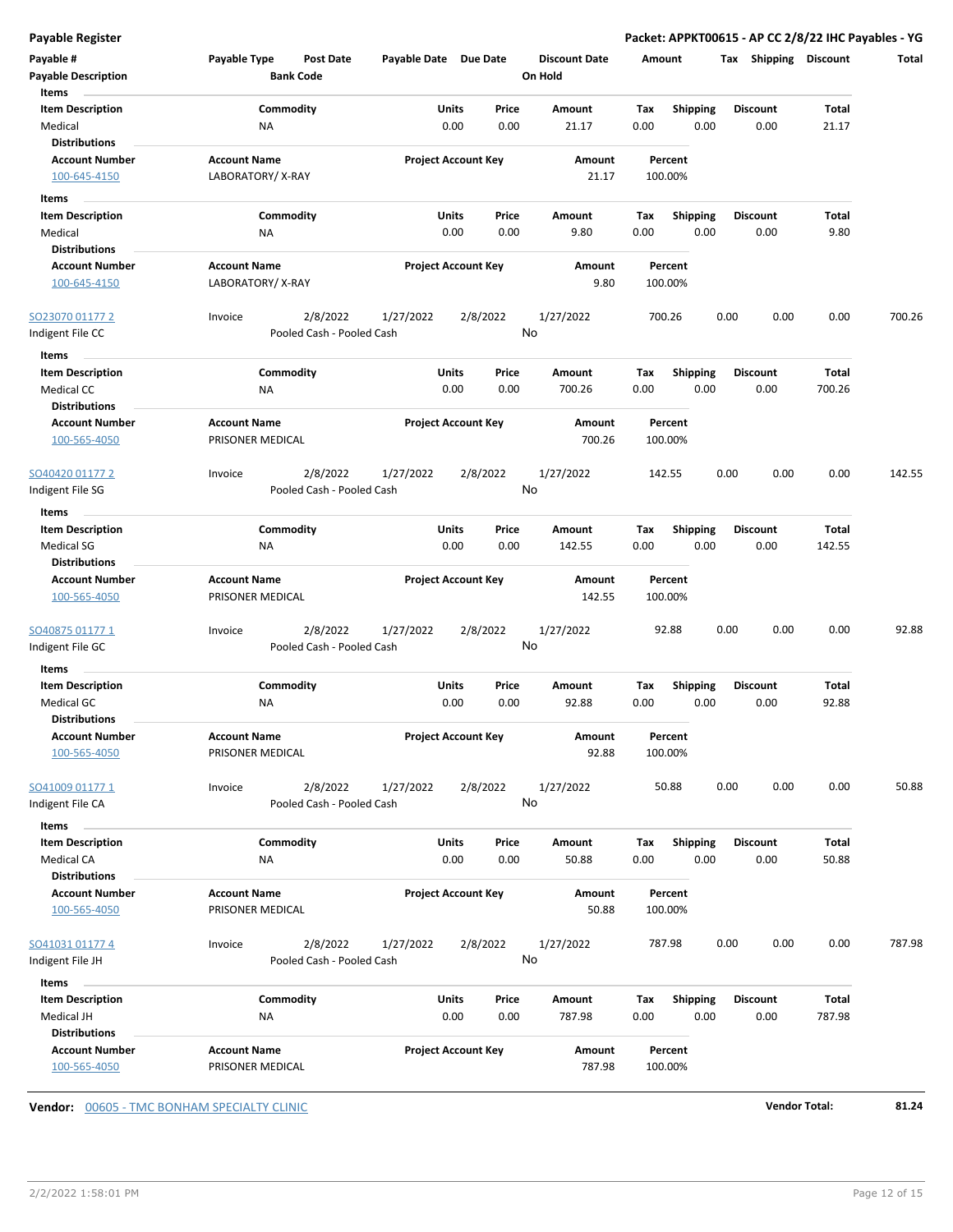| <b>Payable Register</b>    |                           |                  |                     |                            |       |                      |        |                 |      |                 | Packet: APPKT00615 - AP CC 2/8/22 IHC Payables - YG |              |
|----------------------------|---------------------------|------------------|---------------------|----------------------------|-------|----------------------|--------|-----------------|------|-----------------|-----------------------------------------------------|--------------|
| Payable #                  | Payable Type              | <b>Post Date</b> | <b>Pavable Date</b> | Due Date                   |       | <b>Discount Date</b> | Amount |                 | Tax  | Shipping        | <b>Discount</b>                                     | <b>Total</b> |
| <b>Payable Description</b> |                           | <b>Bank Code</b> |                     |                            |       | On Hold              |        |                 |      |                 |                                                     |              |
| 220901 00605 1             | Invoice                   | 2/8/2022         | 1/27/2022           | 2/8/2022                   |       | 1/27/2022            |        | 81.24           | 0.00 | 0.00            | 0.00                                                | 81.24        |
| Indigent File TM           | Pooled Cash - Pooled Cash |                  |                     | No                         |       |                      |        |                 |      |                 |                                                     |              |
| Items                      |                           |                  |                     |                            |       |                      |        |                 |      |                 |                                                     |              |
| <b>Item Description</b>    |                           | Commodity        |                     | <b>Units</b>               | Price | Amount               | Tax    | <b>Shipping</b> |      | <b>Discount</b> | Total                                               |              |
| Medical TM                 | <b>NA</b>                 |                  |                     | 0.00                       | 0.00  | 81.24                | 0.00   | 0.00            |      | 0.00            | 81.24                                               |              |
| <b>Distributions</b>       |                           |                  |                     |                            |       |                      |        |                 |      |                 |                                                     |              |
| <b>Account Number</b>      | <b>Account Name</b>       |                  |                     | <b>Project Account Key</b> |       | Amount               |        | Percent         |      |                 |                                                     |              |
| 100-645-4110               | PHYSICIAN, NON-EMERGENCY  |                  |                     |                            |       | 81.24                |        | 100.00%         |      |                 |                                                     |              |
|                            |                           |                  |                     |                            |       |                      |        |                 |      |                 |                                                     |              |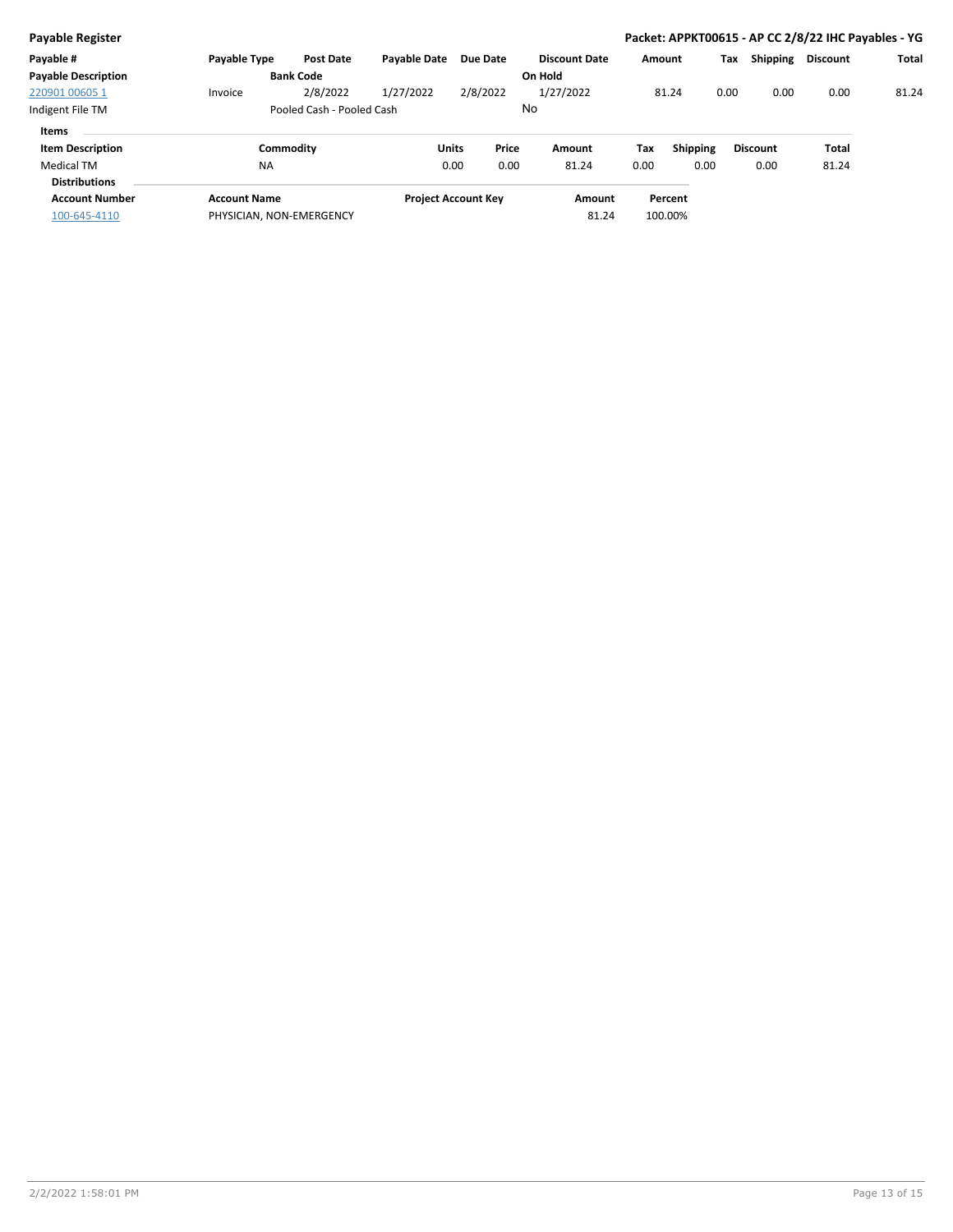## Payable Summary

| Type        | Count               | Gross     | Tax  | Shipping | <b>Discount</b> | Total     | <b>Manual Payment</b> | <b>Balance</b> |
|-------------|---------------------|-----------|------|----------|-----------------|-----------|-----------------------|----------------|
| Credit Memo |                     | $-51.95$  | 0.00 | 0.00     | 0.00            | $-51.95$  | 0.00                  | $-51.95$       |
| Invoice     | 44                  | 19.757.47 | 0.00 | 0.00     | 0.00            | 19.757.47 | 0.00                  | 19.757.47      |
|             | <b>Grand Total:</b> | 19,705.52 | 0.00 | 0.00     | 0.00            | 19,705.52 | 0.00                  | 19,705.52      |